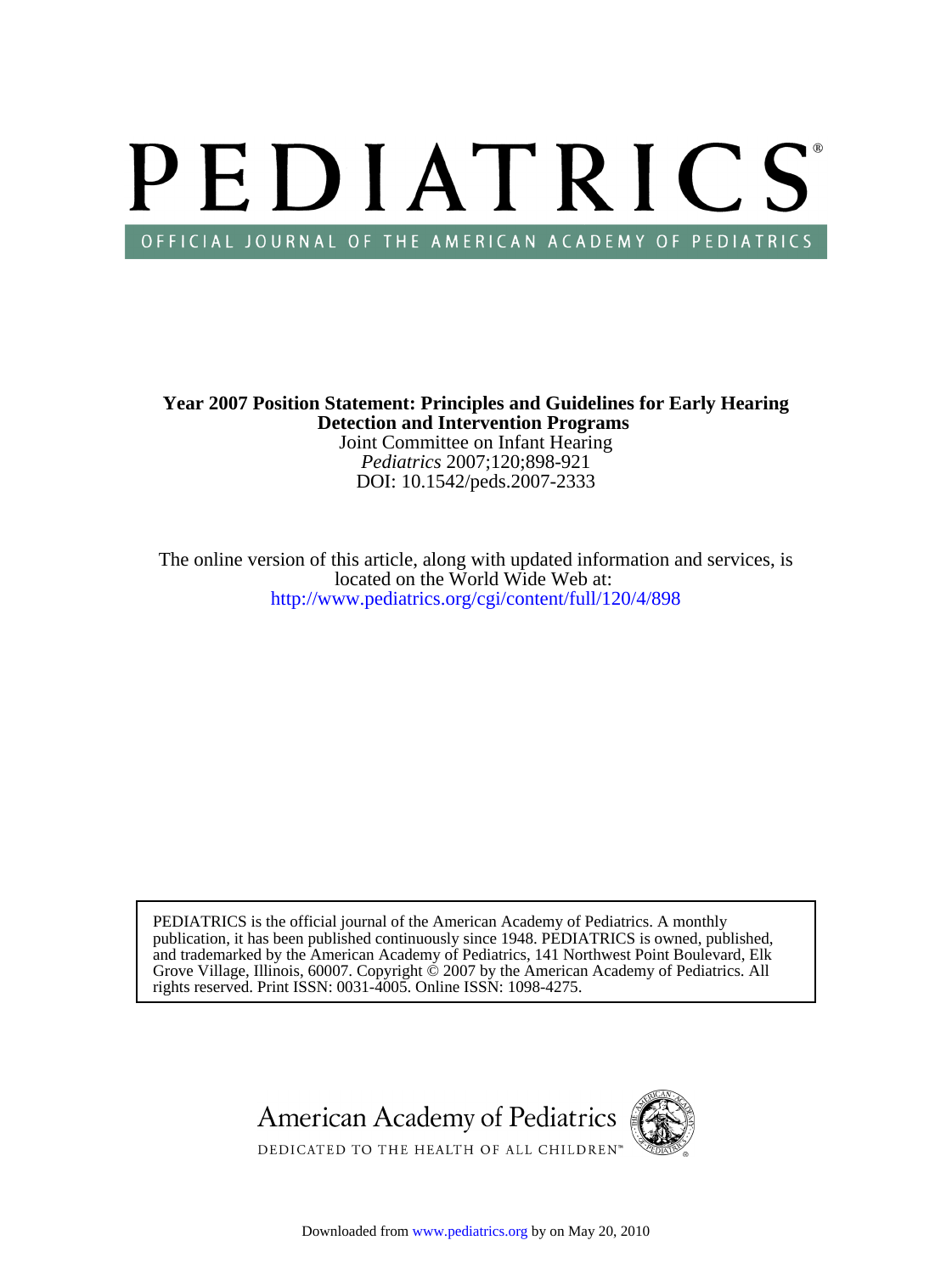#### POLICY STATEMENT

# **Year 2007 Position Statement: Principles and Guidelines for Early Hearing Detection and Intervention Programs**

**Joint Committee on Infant Hearing**

# **THE POSITION STATEMENT**

The Joint Committee on Infant Hearing (JCIH) endorses early detection of and intervention for infants with hearing loss. The goal of early hearing detection and intervention (EHDI) is to maximize linguistic competence and literacy development for children who are deaf or hard of hearing. Without appropriate opportunities to learn language, these children will fall behind their hearing peers in communication, cognition, reading, and social-emotional development. Such delays may result in lower educational and employment levels in adulthood.<sup>1</sup> To maximize the outcome for infants who are deaf or hard of hearing, the hearing of all infants should be screened at no later than 1 month of age. Those who do not pass screening should have a comprehensive audiological evaluation at no later than 3 months of age. Infants with confirmed hearing loss should receive appropriate intervention at no later than 6 months of age from health care and education professionals with expertise in hearing loss and deafness in infants and young children. Regardless of previous hearing-screening outcomes, all infants with or without risk factors should receive ongoing surveillance of communicative development beginning at 2 months of age during well-child visits in the medical home.<sup>2</sup> EHDI systems should guarantee seamless transitions for infants and their families through this process.

# **2007 JCIH POSITION STATEMENT UPDATES**

The following are highlights of updates made since the  $2000$  JCIH statement<sup>3</sup>:

- 1. Definition of targeted hearing loss
	- The definition has been expanded from congenital permanent bilateral, unilateral sensory, or permanent conductive hearing loss to include neural hearing loss (eg, "auditory neuropathy/dyssynchrony") in infants admitted to the NICU.
- 2. Hearing-screening and -rescreening protocols
	- Separate protocols are recommended for NICU and well-infant nurseries. NICU infants admitted for more than 5 days are to have auditory brainstem response (ABR) included as part of their screening so that neural hearing loss will not be missed.
	- For infants who do not pass automated ABR testing in the NICU, referral should be made directly to an audiologist for rescreening and, when indicated, comprehensive evaluation including ABR.
	- For rescreening, a complete screening on both ears is recommended, even if only 1 ear failed the initial screening.
	- For readmissions in the first month of life for all infants (NICU or well infant), when there are conditions associated with potential hearing loss (eg, hyper-

www.pediatrics.org/cgi/doi/10.1542/ peds.2007-2333

doi:10.1542/peds.2007-2333

All policy statements from the American Academy of Pediatrics automatically expire 5 years after publication unless reaffirmed, revised, or retired at or before that time.

**Key Word**

hearing screening

#### **Abbreviations**

JCIH—Joint Committee on Infant Hearing EHDI— early hearing detection and intervention ABR—auditory brainstem response CMV— cytomegalovirus ECMO— extracorporeal membrane oxygenation AAP—American Academy of Pediatrics MCHB—Maternal and Child Health Bureau HRSA—Health Resources and Services Administration NIDCD—National Institute on Deafness and Other Communication Disorders CDC—Centers for Disease Control and Prevention UNHS—universal newborn hearing screening OAE— otoacoustic emission IFSP—individualized family service plan OME— otitis media with effusion FM—frequency modulation DSHPSHWA—Directors of Speech and Hearing Programs in State Health and Welfare Agencies GPRA—Government Performance and Results Act OMB—Office of Management and Budgets PEDIATRICS (ISSN Numbers: Print, 0031-4005; Online, 1098-4275). Copyright © 2007 by the American Academy of Pediatrics

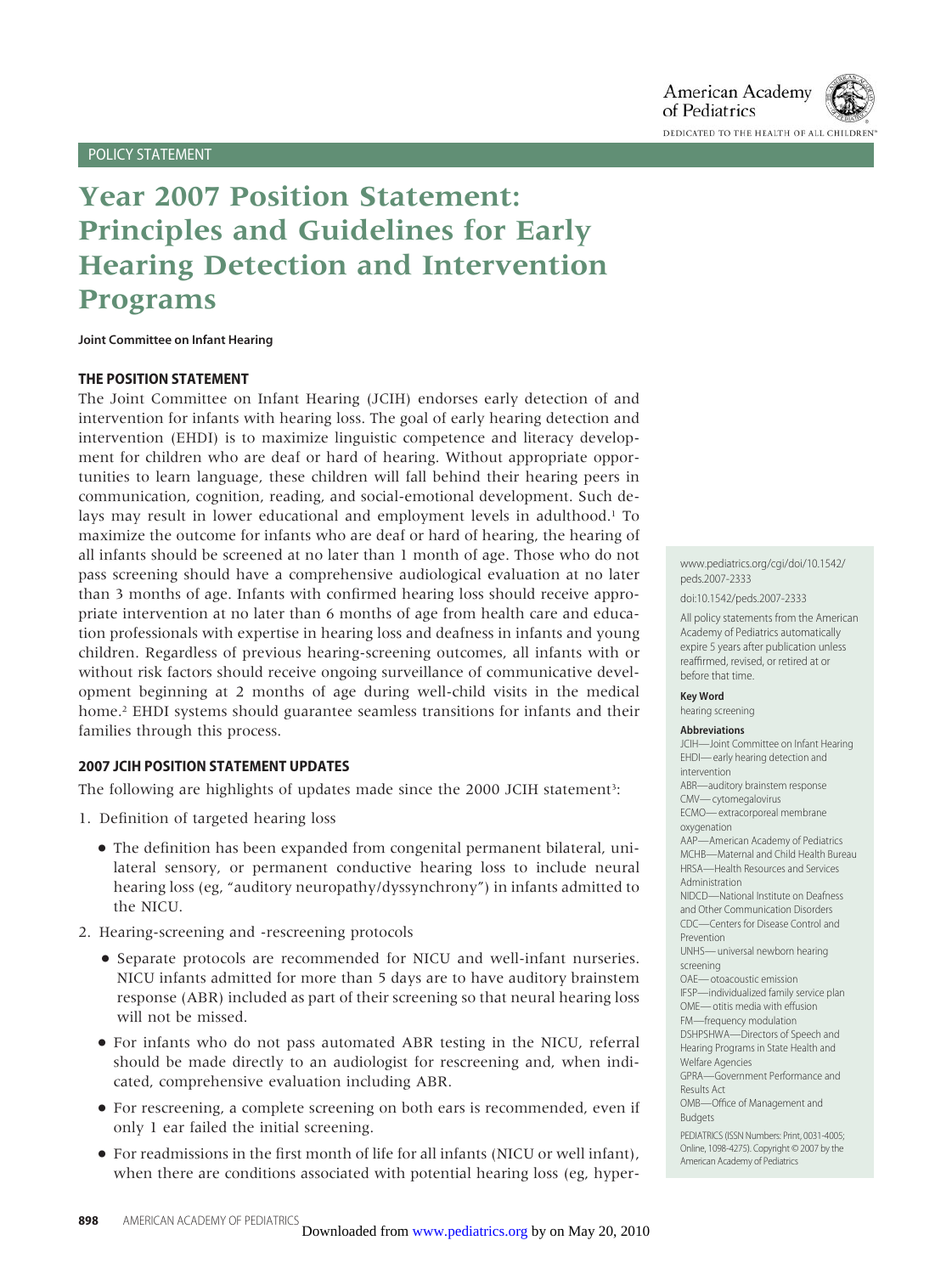bilirubinemia that requires exchange transfusion or culture-positive sepsis), a repeat hearing screening is recommended before discharge.

- 3. Diagnostic audiology evaluation
	- Audiologists with skills and expertise in evaluating newborn and young infants with hearing loss should provide audiology diagnostic and auditory habilitation services (selection and fitting of amplification device).
	- At least 1 ABR test is recommended as part of a complete audiology diagnostic evaluation for children younger than 3 years for confirmation of permanent hearing loss.
	- The timing and number of hearing reevaluations for children with risk factors should be customized and individualized depending on the relative likelihood of a subsequent delayed-onset hearing loss. Infants who pass the neonatal screening but have a risk factor should have at least 1 diagnostic audiology assessment by 24 to 30 months of age. Early and more frequent assessment may be indicated for children with cytomegalovirus (CMV) infection, syndromes associated with progressive hearing loss, neurodegenerative disorders, trauma, or culturepositive postnatal infections associated with sensorineural hearing loss; for children who have received extracorporeal membrane oxygenation (ECMO) or chemotherapy; and when there is caregiver concern or a family history of hearing loss.
	- For families who elect amplification, infants in whom permanent hearing loss is diagnosed should be fitted with an amplification device within 1 month of diagnosis.
- 4. Medical evaluation
	- For infants with confirmed hearing loss, a genetics consultation should be offered to their families.
	- Every infant with confirmed hearing loss should be evaluated by an otolaryngologist who has knowledge of pediatric hearing loss and have at least 1 examination to assess visual acuity by an ophthalmologist who is experienced in evaluating infants.
	- The risk factors for congenital and acquired hearing loss have been combined in a single list rather than grouped by time of onset.
- 5. Early intervention
	- All families of infants with any degree of bilateral or unilateral permanent hearing loss should be considered eligible for early intervention services.
	- There should be recognized central referral points of entry that ensure specialty services for infants with confirmed hearing loss.
- Early intervention services for infants with confirmed hearing loss should be provided by professionals who have expertise in hearing loss, including educators of the deaf, speech-language pathologists, and audiologists.
- In response to a previous emphasis on "natural environments," the JCIH recommends that both home-based and center-based intervention options be offered.
- 6. Surveillance and screening in the medical home
	- For all infants, regular surveillance of developmental milestones, auditory skills, parental concerns, and middle-ear status should be performed in the medical home, consistent with the American Academy of Pediatrics (AAP) pediatric periodicity schedule. All infants should have an objective standardized screening of global development with a validated assessment tool at 9, 18, and 24 to 30 months of age or at any time if the health care professional or family has concern.
	- Infants who do not pass the speech-language portion of a medical home global screening or for whom there is a concern regarding hearing or language should be referred for speech-language evaluation and audiology assessment.
- 7. Communication
	- The birth hospital, in collaboration with the state EHDI coordinator, should ensure that the hearingscreening results are conveyed to the parents and the medical home.
	- Parents should be provided with appropriate follow-up and resource information, and hospitals should ensure that each infant is linked to a medical home.
	- Information at all stages of the EHDI process is to be communicated to the family in a culturally sensitive and understandable format.
	- Individual hearing-screening information and audiology diagnostic and habilitation information should be promptly transmitted to the medical home and the state EHDI coordinator.
	- Families should be made aware of all communication options and available hearing technologies (presented in an unbiased manner). Informed family choice and desired outcome guide the decisionmaking process.
- 8. Information infrastructure
	- States should implement data-management and -tracking systems as part of an integrated child health information system to monitor the quality of EHDI services and provide recommendations for improving systems of care.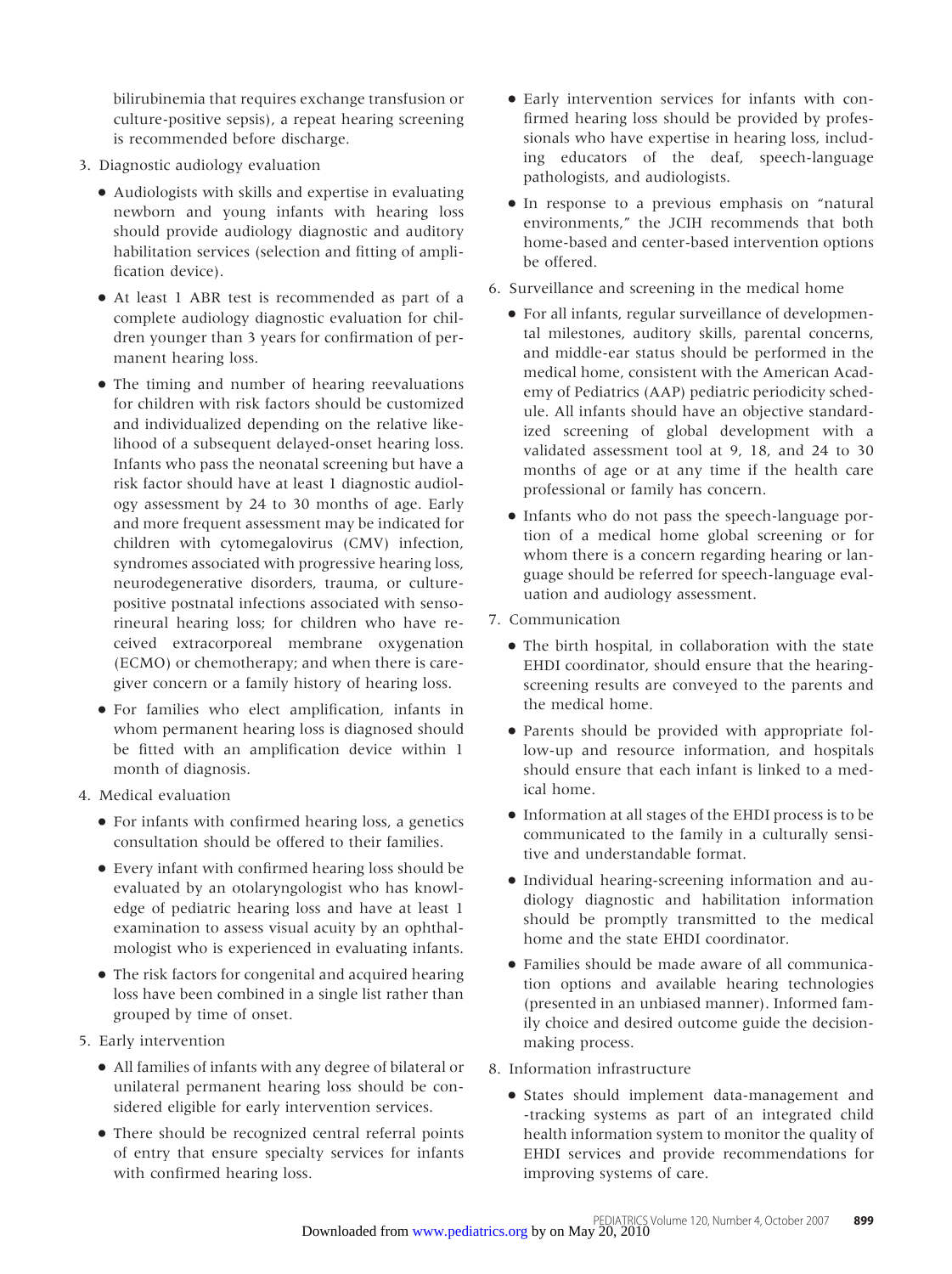● An effective link between health and education professionals is needed to ensure successful transition and to determine outcomes of children with hearing loss for planning and establishing public health policy.

# **BACKGROUND**

It has long been recognized that unidentified hearing loss at birth can adversely affect speech and language development as well as academic achievement and social-emotional development. Historically, moderate-tosevere hearing loss in young children was not detected until well beyond the newborn period, and it was not unusual for diagnosis of milder hearing loss and unilateral hearing loss to be delayed until children reached school age.

In the late 1980s, Dr C. Everett Koop, then US Surgeon General, on learning of new technology, encouraged detection of hearing loss to be included in the *Healthy People 2000*<sup>4</sup> goals for the nation. In 1988, the Maternal and Child Health Bureau (MCHB), a division of the US Health Resources and Services Administration (HRSA), funded pilot projects in Rhode Island, Utah, and Hawaii to test the feasibility of a universal statewide screening program to screen newborn infants for hearing loss before hospital discharge. The National Institutes of Health, through the National Institute on Deafness and Other Communication Disorders (NIDCD), issued in 1993 a consensus statement on early identification of hearing impairment in infants and young children.<sup>5</sup> In the statement the authors concluded that all infants admitted to the NICU should be screened for hearing loss before hospital discharge and that universal screening should be implemented for all infants within the first 3 months of life.4 In its 1994 position statement, the JCIH endorsed the goal of universal detection of infants with hearing loss and encouraged continuing research and development to improve methods for identification of and intervention for hearing loss.6,7 The AAP released a statement that recommended newborn hearing screening and intervention in 1999.<sup>8</sup> In 2000, citing advances in screening technology, the JCIH endorsed the universal screening of all infants through an integrated, interdisciplinary system of EHDI.3 The *Healthy People 2010* goals included an objective to "increase the proportion of newborns who are screened for hearing loss by one month, have audiological evaluation by 3 months, and are enrolled in appropriate intervention services by 6 months."9

The ensuing years have seen remarkable expansion in newborn hearing screening. At the time of the National Institutes of Health consensus statement, only 11 hospitals in the United States were screening more than 90% of their newborn infants. In 2000, through the support of Representative Jim Walsh (R-NY), Congress authorized the HRSA to develop newborn hearing screening and follow-up services, the Centers for Disease Control and Prevention (CDC) to develop data and tracking systems, and the NIDCD to support research in EHDI. By 2005, every state had implemented a newborn hearingscreening program, and approximately 95% of newborn infants in the United States were screened for hearing loss before hospital discharge. Congress recommended cooperation and collaboration among several federal agencies and advocacy organizations to facilitate and support the development of state EHDI systems.

EHDI programs throughout the United States have demonstrated not only the feasibility of universal newborn hearing screening (UNHS) but also the benefits of early identification and intervention. There is a growing body of literature indicating that when identification and intervention occur at no later than 6 months of age for newborn infants who are deaf or hard of hearing, the infants perform as much as 20 to 40 percentile points higher on school-related measures (vocabulary, articulation, intelligibility, social adjustment, and behavior).10–13 Still, many important challenges remain. Despite the fact that approximately 95% of newborn infants have their hearing screened in the United States, almost half of newborn infants who do not pass the initial screening do not have appropriate follow-up to either confirm the presence of a hearing loss and/or initiate appropriate early intervention services (see www.infanthearing.org, www.cdc.gov/ncbddd/ehdi, and www.nidcd.nih.gov/health).

State EHDI coordinators report system-wide problems including failure to communicate information to families in a culturally sensitive and understandable format at all stages of the EHDI process, lack of integrated state datamanagement and -tracking systems, and a shortage of facilities and personnel with the experience and expertise needed to provide follow-up for infants who are referred from newborn screening programs.14 Available data indicate that a significant number of children who need further assessment do not receive appropriate follow-up evaluations. However, the outlook is improving as EHDI programs focus on the importance of strengthening follow-up and intervention.

#### **PRINCIPLES**

All children with hearing loss should have access to resources necessary to reach their maximum potential. The following principles provide the foundation for effective EHDI systems and have been updated and expanded since the 2000 JCIH position statement.

- 1. All infants should have access to hearing screening using a physiologic measure at no later than 1 month of age.
- 2. All infants who do not pass the initial hearing screening and the subsequent rescreening should have appropriate audiological and medical evaluations to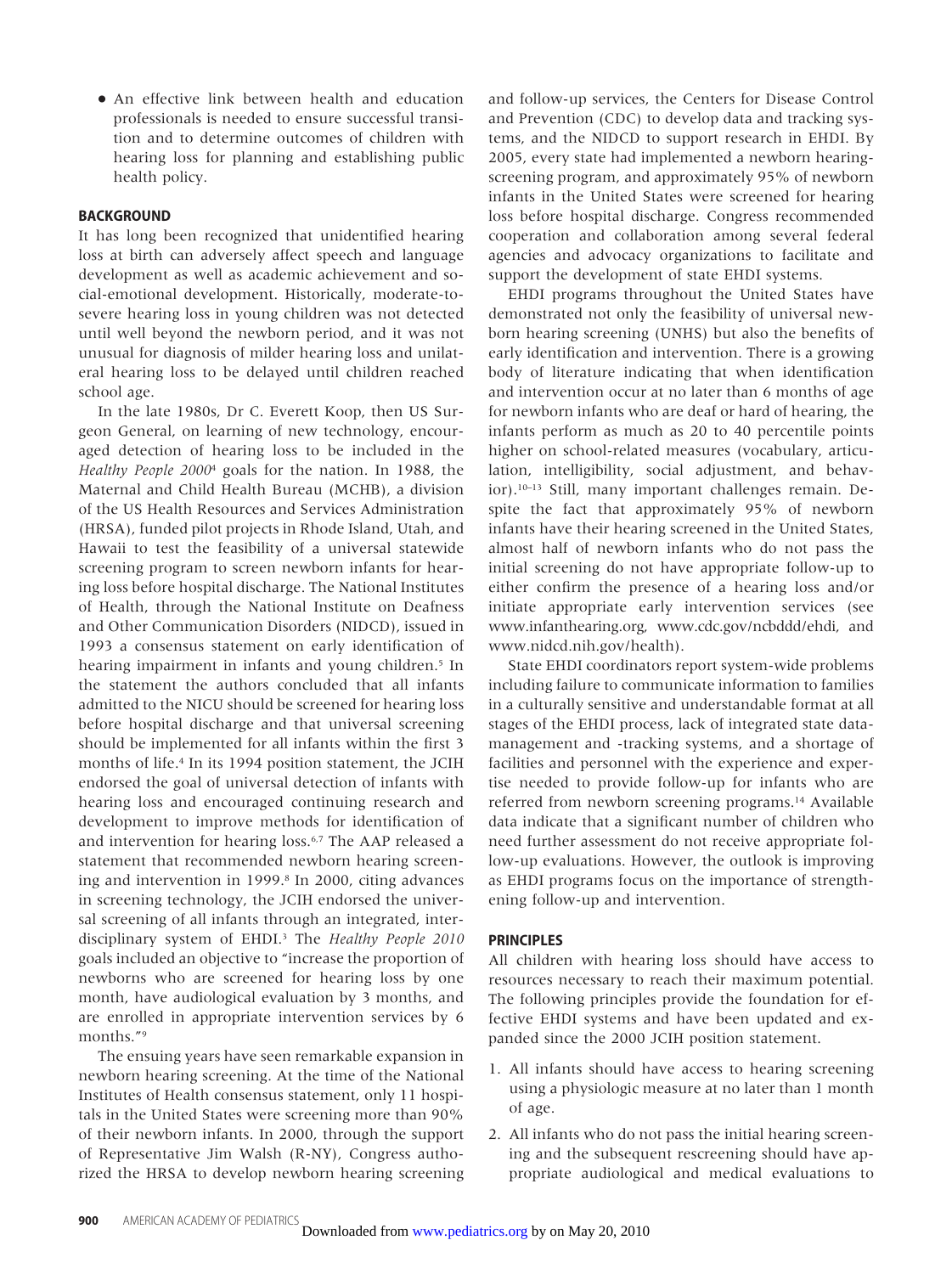confirm the presence of hearing loss at no later than 3 months of age.

- 3. All infants with confirmed permanent hearing loss should receive early intervention services as soon as possible after diagnosis but at no later than 6 months of age. A simplified, single point of entry into an intervention system that is appropriate for children with hearing loss is optimal.
- 4. The EHDI system should be family centered with infant and family rights and privacy guaranteed through informed choice, shared decision-making, and parental consent in accordance with state and federal guidelines. Families should have access to information about all intervention and treatment options and counseling regarding hearing loss.
- 5. The child and family should have immediate access to high-quality technology including hearing aids, cochlear implants, and other assistive devices when appropriate.
- 6. All infants and children should be monitored for hearing loss in the medical home.<sup>15</sup> Continued assessment of communication development should be provided by appropriate professionals to all children with or without risk indicators for hearing loss.
- 7. Appropriate interdisciplinary intervention programs for infants with hearing loss and their families should be provided by professionals who are knowledgeable about childhood hearing loss. Intervention programs should recognize and build on strengths, informed choices, traditions, and cultural beliefs of the families.
- 8. Information systems should be designed and implemented to interface with electronic health charts and should be used to measure outcomes and report the effectiveness of EHDI services at the patient, practice, community, state, and federal levels.

#### **GUIDELINES FOR EHDI PROGRAMS**

The 2007 guidelines were developed to update the 2000 JCIH position statement principles and to support the goals of universal access to hearing screening, evaluation, and intervention for newborn and young infants embodied in *Healthy People 2010*.9 The guidelines provide current information on the development and implementation of successful EHDI systems.

Hearing screening should identify infants with specifically defined hearing loss on the basis of investigations of long-term, developmental consequences of hearing loss in infants, currently available physiologic screening techniques, and availability of effective intervention in concert with established principles of health screening.15–18 Studies have demonstrated that current screening technologies are effective in identifying hearing loss of moderate and greater degree.19 In addition, studies of children with permanent hearing loss indicate that moderate or greater degrees of hearing loss can have significant effects on language, speech, academic, and socialemotional development.20 High-risk target populations also include infants in the NICU, because research data have indicated that this population is at highest risk of having neural hearing loss.21–23

The JCIH, however, is committed to the goal of identifying all degrees and types of hearing loss in childhood and recognizes the developmental consequences of even mild degrees of permanent hearing loss. Recent evidence, however, has suggested that current hearingscreening technologies fail to identify some infants with mild forms of hearing loss.24,25 In addition, depending on the screening technology selected, infants with hearing loss related to neural conduction disorders or "auditory neuropathy/auditory dyssynchrony" may not be detected through a UNHS program. Although the JCIH recognizes that these disorders may result in delayed communication,26–28 currently recommended screening algorithms (ie, use of otoacoustic emission [OAE] testing alone) preclude universal screening for these disorders. Because these disorders typically occur in children who require NICU care, $21$  the JCIH recommends screening this group with the technology capable of detecting auditory neuropathy/dyssynchrony: automated ABR measurement.

All infants, regardless of newborn hearing-screening outcome, should receive ongoing monitoring for development of age-appropriate auditory behaviors and communication skills. Any infant who demonstrates delayed auditory and/or communication skills development, even if he or she passed newborn hearing screening, should receive an audiological evaluation to rule out hearing loss.

#### **Roles and Responsibilities**

The success of EHDI programs depends on families working in partnership with professionals as a wellcoordinated team. The roles and responsibilities of each team member should be well defined and clearly understood. Essential team members are the birth hospital, families, pediatricians or primary health care professionals (ie, the medical home), audiologists, otolaryngologists, speech-language pathologists, educators of children who are deaf or hard of hearing, and other early intervention professionals involved in delivering EHDI services.<sup>29,30</sup> Additional services including genetics, ophthalmology, developmental pediatrics, service coordination, supportive family education, and counseling should be available.<sup>31</sup>

The birth hospital is a key member of the team. The birth hospital, in collaboration with the state EHDI coordinator, should ensure that parents and primary health care professionals receive and understand the hearing-screening results, that parents are provided with appropriate follow-up and resource information, and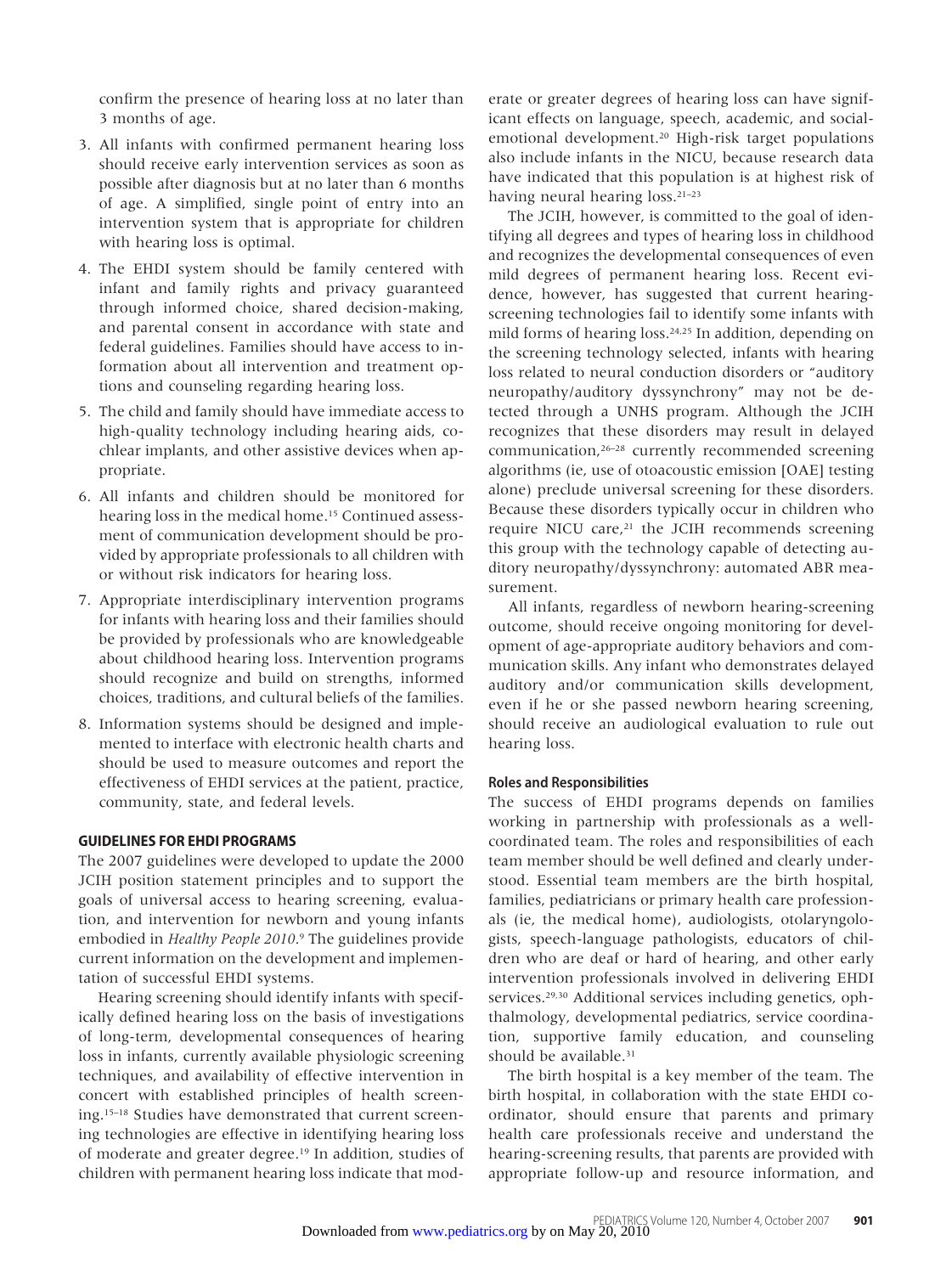that each infant is linked to a medical home.<sup>2</sup> The hospital ensures that hearing-screening information is transmitted promptly to the medical home and appropriate data are submitted to the state EHDI coordinator.

The most important role for the family of an infant who is deaf or hard of hearing is to love, nurture, and communicate with the infant. From this foundation, families usually develop an urgent desire to understand and meet the special needs of their infant. Families gain knowledge, insight, and experience by accessing resources and through participation in scheduled early intervention appointments including audiological, medical, habilitative, and educational sessions. This experience can be enhanced when families choose to become involved with parental support groups, people who are deaf or hard of hearing, and/or their children's deaf or hard-of-hearing peers. Informed family choices and desired outcomes guide all decisions for these children. A vital function of the family's role is ensuring direct access to communication in the home and the daily provision of language-learning opportunities. Over time, the child benefits from the family's modeling of partnerships with professionals and advocating for their rights in all settings. The transfer of responsibilities from families to the child develops gradually and increases as the child matures, growing in independence and self-advocacy.

Pediatricians, family physicians, and other allied health care professionals, working in partnership with parents and other professionals such as audiologists, therapists, and educators, constitute the infant's medical home.2 A medical home is defined as an approach to providing health care services with which care is accessible, family centered, continuous, comprehensive, coordinated, compassionate, and culturally competent. The primary health care professional acts in partnership with parents in a medical home to identify and access appropriate audiology, intervention, and consultative services that are needed to develop a global plan of appropriate and necessary health and habilitative care for infants identified with hearing loss and infants with risk factors for hearing loss. All children undergo surveillance for auditory skills and language milestones. The infant's pediatrician, family physician, or other primary health care professional is in a position to advocate for the child and family.2,16

An audiologist is a person who, by virtue of academic degree, clinical training, and license to practice, is qualified to provide services related to the prevention of hearing loss and the audiological diagnosis, identification, assessment, and nonmedical and nonsurgical treatment of persons with impairment of auditory and vestibular function, and to the prevention of impairments associated with them. Audiologists serve in a number of roles. They provide newborn hearing-screening program development, management, quality assessment, service coordination and referral for audiological diagnosis, and

audiological treatment and management. For the follow-up component, audiologists provide comprehensive audiological diagnostic assessment to confirm the existence of the hearing loss, ensure that parents understand the significance of the hearing loss, evaluate the infant for candidacy for amplification and other sensory devices and assistive technology, and ensure prompt referral to early intervention programs. For the treatment and management component, audiologists provide timely fitting and monitoring of amplification devices.<sup>32</sup> Other audiologists may provide diagnostic and auditory treatment and management services in the educational setting and provide a bridge between the child/family and the audiologist in the clinic setting as well as other service providers. Audiologists also provide services as teachers, consultants, researchers, and administrators.

Otolaryngologists are physicians whose specialty includes determining the etiology of hearing loss; identifying related risk indicators for hearing loss, including syndromes that involve the head and neck; and evaluating and treating ear diseases. An otolaryngologist with knowledge of childhood hearing loss can determine if medical and/or surgical intervention may be appropriate. When medical and/or surgical intervention is provided, the otolaryngologist is involved in the long-term monitoring and follow-up with the infant's medical home. The otolaryngologist provides information and participates in the assessment of candidacy for amplification, assistive devices, and surgical intervention, including reconstruction, bone-anchored hearing aids, and cochlear implantation.

Early intervention professionals are trained in a variety of academic disciplines such as speech-language pathology, audiology, education of children who are deaf or hard of hearing, service coordination, or early childhood special education. All individuals who provide services to infants with hearing loss should have specialized training and expertise in the development of audition, speech, and language. Speech-language pathologists provide both evaluation and intervention services for language, speech, and cognitive-communication development. Educators of children who are deaf or hard of hearing integrate the development of communicative competence within a variety of social, linguistic, and cognitive/academic contexts. Audiologists may provide diagnostic and habilitative services within the individualized family service plan (IFSP) or school-based individualized education plan. To provide the highest quality of intervention, more than 1 provider may be required.

The care coordinator is an integral member of the EHDI team and facilitates the family's transition from screening to evaluation to early intervention.<sup>33</sup> This person must be a professional (eg, social worker, teacher, nurse) who is knowledgeable about hearing loss. The care coordinator incorporates the family's preferences for outcomes into an IFSP as required by federal legisla-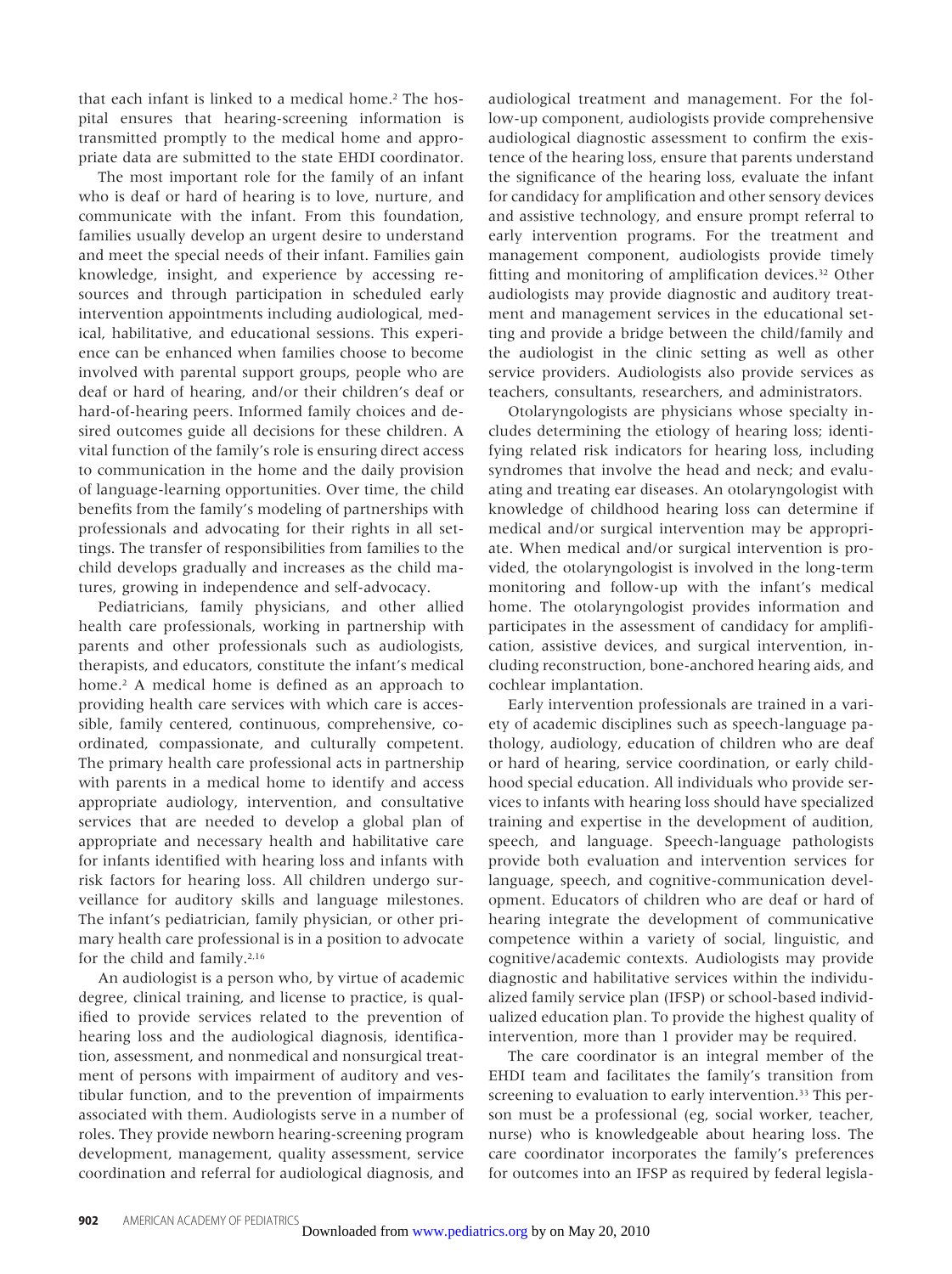tion. The care coordinator supports the family members in their choice of the infant's communicative development. Through the IFSP review, the infant's progress in language, motor, cognitive, and social-emotional development is monitored. The care coordinator assists the family in advocating for the infant's unique developmental needs.

The deaf and hard-of-hearing community includes members with direct experience with signed language, spoken language, hearing-aid and cochlear implant use, and other communication strategies and technologies. Optimally, adults who are deaf or hard-of-hearing should play an integral part in the EHDI program. Both adults and children in the deaf and hard-of-hearing community can enrich the family's experience by serving as mentors and role models. Such mentors have experience in negotiating their way in a hearing world, raising infants or children who are deaf or hard of hearing, and providing families with a full range of information about communication options, assistive technology, and resources that are available in the community.

A successful EHDI program requires collaboration between a variety of public and private institutions and agencies that assume responsibility for specific components (eg, screening, evaluation, intervention). Roles and responsibilities may differ from state to state. Each state has defined a lead coordinating agency with oversight responsibility. The lead coordinating agency in each state should be responsible for identifying the public and private funding sources available to develop, implement, and coordinate EHDI systems.

#### **Hearing Screening**

Multidisciplinary teams of professionals, including audiologists, physicians, and nursing personnel, are needed to establish the UNHS component of EHDI programs. All team members work together to ensure that screening programs are of high quality and are successful. An audiologist should be involved in each component of the hearing-screening program, particularly at the level of statewide implementation and, whenever possible, at the individual hospital level. Hospitals and agencies should also designate a physician to oversee the medical aspects of the EHDI program.

Each team of professionals responsible for the hospital-based UNHS program should review the hospital infrastructure in relationship to the screening program. Hospital-based programs should consider screening technology (ie, OAE or automated ABR testing); validity of the specific screening device; screening protocols, including the timing of screening relative to nursery discharge; availability of qualified screening personnel; suitability of the acoustical and electrical environments; follow-up referral criteria; referral pathways for followup; information management; and quality control and improvement. Reporting and communication protocols must be well defined and include the content of reports to physicians and parents, documentation of results in medical charts, and methods for reporting to state registries and national data sets.

Physiologic measures must be used to screen newborns and infants for hearing loss. Such measures include OAE and automated ABR testing. Both OAE and automated ABR technologies provide noninvasive recordings of physiologic activity underlying normal auditory function, both are easily performed in neonates and infants, and both have been successfully used for UNHS.19,34–37 However, there are important differences between the 2 measures. OAE measurements are obtained from the ear canal by using a sensitive microphone within a probe assembly that records cochlear responses to acoustic stimuli. Thus, OAEs reflect the status of the peripheral auditory system extending to the cochlear outer hair cells. In contrast, ABR measurements are obtained from surface electrodes that record neural activity generated in the cochlea, auditory nerve, and brainstem in response to acoustic stimuli delivered via an earphone. Automated ABR measurements reflect the status of the peripheral auditory system, the eighth nerve, and the brainstem auditory pathway.

Both OAE and ABR screening technologies can be used to detect sensory (cochlear) hearing loss<sup>19</sup>; however, both technologies may be affected by outer or middle-ear dysfunction. Consequently, transient conditions of the outer and middle ear may result in a "failed" screening-test result in the presence of normal cochlear and/or neural function.<sup>38</sup> Moreover, because OAEs are generated within the cochlea, OAE technology cannot be used to detect neural (eighth nerve or auditory brainstem pathway) dysfunction. Thus, neural conduction disorders or auditory neuropathy/dyssynchrony without concomitant sensory dysfunction will not be detected by OAE testing.

Some infants who pass newborn hearing screening will later demonstrate permanent hearing loss.<sup>25</sup> Although this loss may reflect delayed-onset hearing loss, both ABR and OAE screening technologies will miss some hearing loss (eg, mild or isolated frequency region losses).

Interpretive criteria for pass/fail outcomes should reflect clear scientific rationale and should be evidence based.39,40 Screening technologies that incorporate automated-response detection are necessary to eliminate the need for individual test interpretation, to reduce the effects of screener bias or operator error on test outcome, and to ensure test consistency across infants, test conditions, and screening personnel.<sup>41-45</sup> When statistical probability is used to make pass/fail decisions, as is the case for OAE and automated ABR screening devices, the likelihood of obtaining a pass outcome by chance alone is increased when screening is performed repeatedly.<sup>46-48</sup>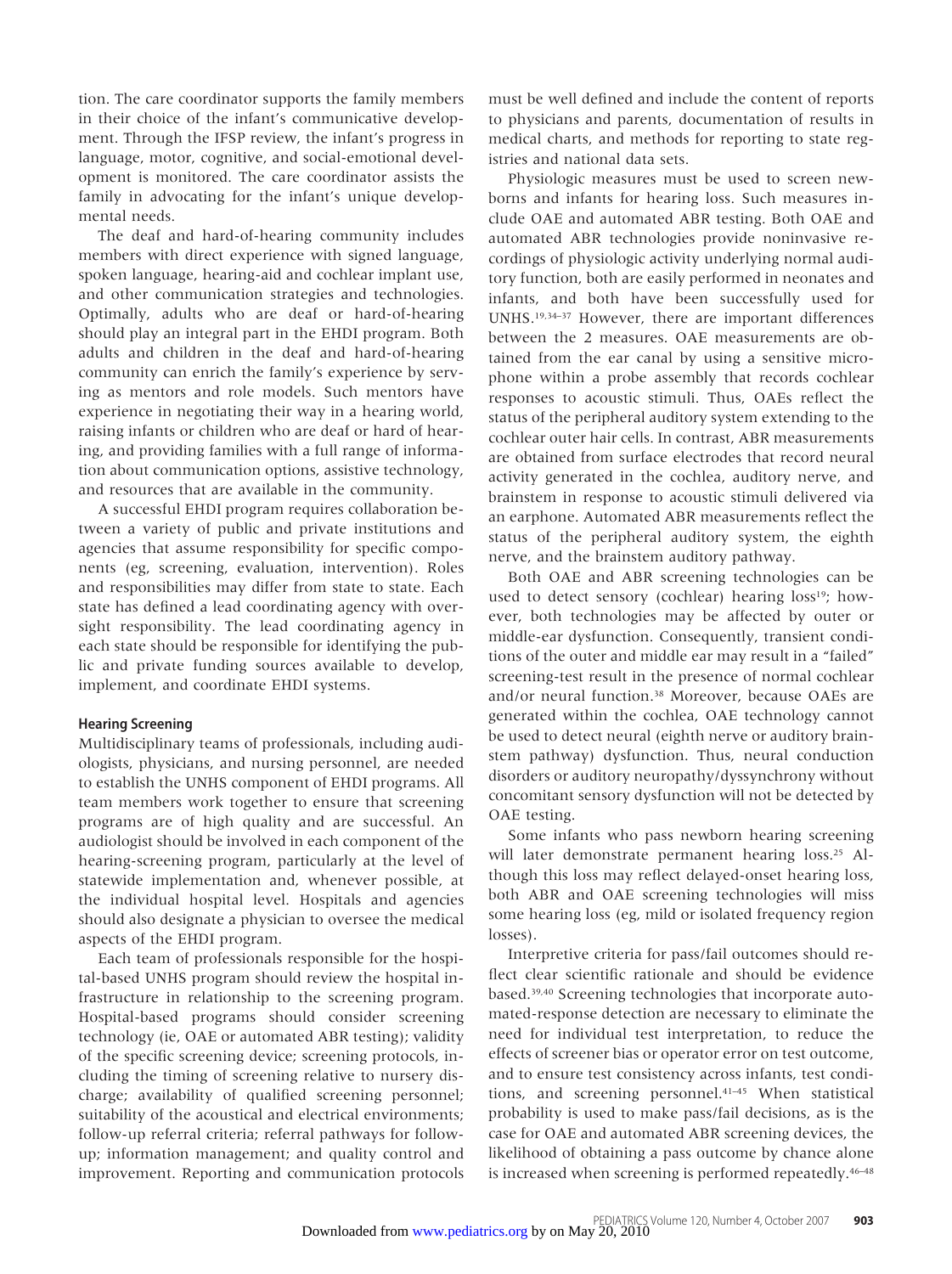This principle must be incorporated into the policies of rescreening.

There are no national standards for the calibration of OAE or ABR instrumentation. Compounding this problem, there is a lack of uniform performance standards. Manufacturers of hearing-screening devices do not always provide sufficient supporting evidence to validate the specific pass/fail criteria and/or automated algorithms used in their instruments.49 In the absence of national standards, audiologists must obtain normative data for the instruments and protocols they use.

The JCIH recognizes that there are important issues differentiating screening performed in the well-infant nursery from that performed in the NICU. Although the goals in each nursery are the same, numerous methodologic and technological issues must be considered in program design and pass/fail criteria.

#### *Screening Protocols in the Well-Infant Nursery*

Many inpatient well-infant screening protocols provide 1 hearing screening and, when necessary, a repeat screening no later than at the time of discharge from the hospital, using the same technology both times. Use of either technology in the well-infant nursery will detect peripheral (conductive and sensory) hearing loss of 40 dB or greater.19 When automated ABR is used as the single screening technology, neural auditory disorders can also be detected.50 Some programs use a combination of screening technologies (OAE testing for the initial screening followed by automated ABR for rescreening [ie, 2-step protocol<sup>5</sup>]) to decrease the fail rate at discharge and the subsequent need for outpatient followup.34,35,37,51–53 With this approach, infants who do not pass an OAE screening but subsequently pass an automated ABR test are considered a screening "pass." Infants in the well-infant nursery who fail automated ABR testing should not be rescreened by OAE testing and "passed," because such infants are presumed to be at risk of having a subsequent diagnosis of auditory neuropathy/dyssynchrony.

#### *Screening Protocols in the NICU*

An NICU is defined as a facility in which a neonatologist provides primary care for the infant. Newborn units are divided into 3 categories:

- Level I: basic care, well-infant nurseries
- Level II: specialty care by a neonatologist for infants at moderate risk of serious complications
- Level III: a unit that provides both specialty and subspecialty care including the provision of life support (mechanical ventilation)

A total of 120 level-II NICUs and 760 level-III NICUs have been identified in the United States by survey, and infants who have spent time in the NICU represent 10% to 15% of the newborn population.<sup>54</sup>

The 2007 JCIH position statement includes neonates at risk of having neural hearing loss (auditory neuropathy/auditory dyssynchrony) in the target population to be identified in the NICU,<sup>55-57</sup> because there is evidence that neural hearing loss results in adverse communication outcomes.22,50 Consequently, the JCIH recommends ABR technology as the only appropriate screening technique for use in the NICU. For infants who do not pass automated ABR testing in the NICU, referral should be made directly to an audiologist for rescreening and, when indicated, comprehensive evaluation, including diagnostic ABR testing, rather than for general outpatient rescreening.

#### *Conveying Test Results*

Screening results should be conveyed immediately to families so that they understand the outcome and the importance of follow-up when indicated. To facilitate this process for families, primary health care professionals should work with EHDI team members to ensure that:

- communications with parents are confidential and presented in a caring and sensitive manner, preferably face-to-face;
- educational materials are developed and disseminated to families that provide accurate information at an appropriate reading level and in a language they are able to comprehend; and
- parents are informed in a culturally sensitive and understandable manner that their infant did not pass screening and informed about the importance of prompt follow-up; before discharge, an appointment should be made for follow-up testing.

To facilitate this process for primary care physicians, EHDI systems should ensure that medical professionals receive:

- the results of the screening test (pass, did not pass, or missed) as documented in the hospital medical chart; and
- communication directly from a representative of the hospital screening program regarding each infant in its care who did not pass or was missed and recommendations for follow-up.

# *Outpatient Rescreening for Infants Who Do Not Pass the Birth Admission Screening*

Many well-infant screening protocols will incorporate an outpatient rescreening within 1 month of hospital discharge to minimize the number of infants referred for follow-up audiological and medical evaluation. The out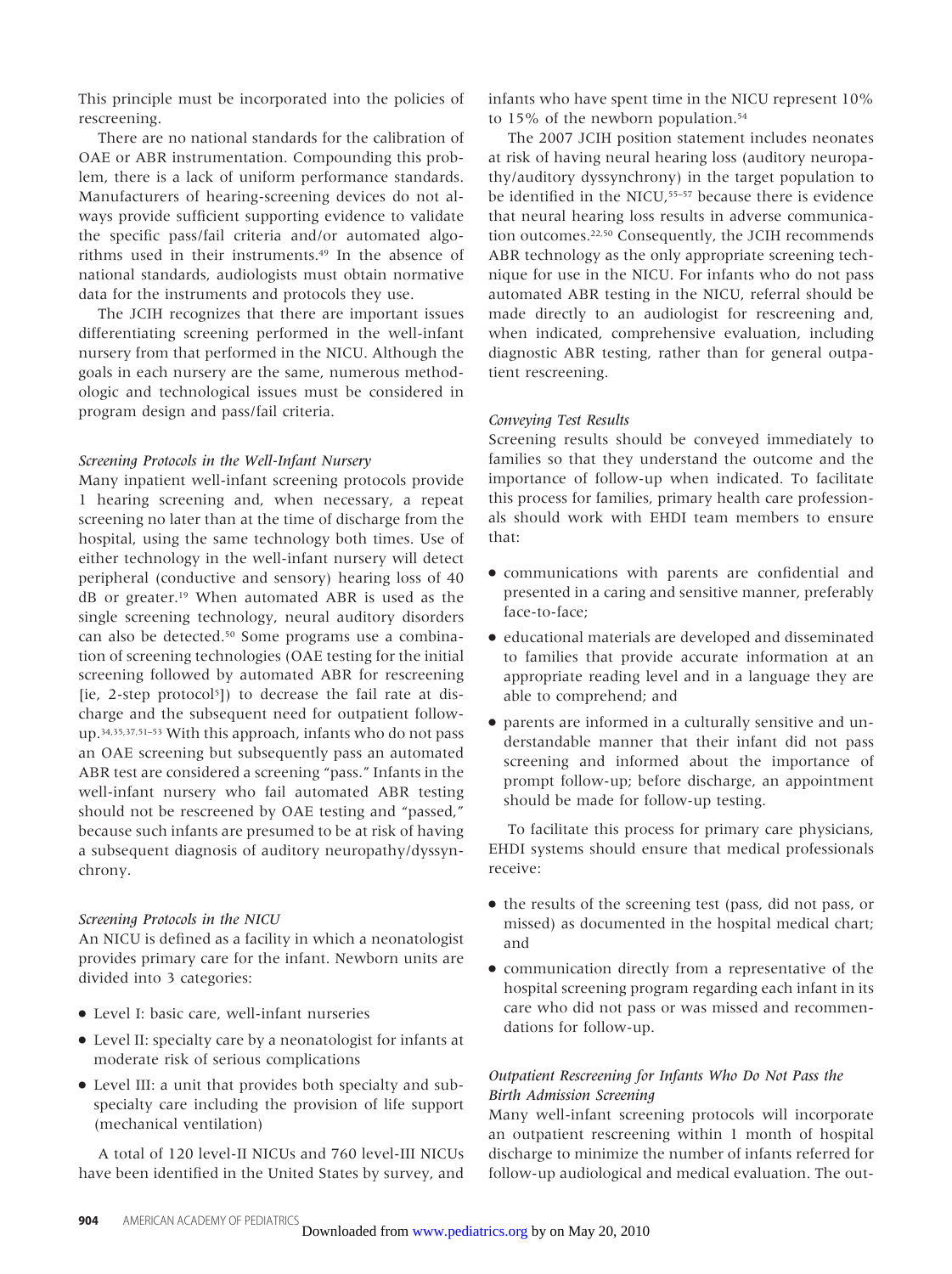patient rescreening should include the testing of both ears, even if only 1 ear failed the inpatient screening.

Outpatient screening at no later than 1 month of age should also be available to infants who were discharged before receiving the birth admission screening or who were born outside a hospital or birthing center. State EHDI coordinators should be aware of some of the following situations under which infants may be lost to the UNHS system:

- Home births and other out-of-hospital births: states should develop a mechanism to systematically offer newborn hearing screening for all out-of-hospital births.
- Across-state-border births: states should develop written collaborative agreements among neighboring states for sharing hearing-screening results and follow-up information.
- Hospital-missed screenings: when infants are discharged before the hearing screening is performed, a mechanism should be in place for the hospital to contact the family and arrange for an outpatient hearing screening.
- Transfers to in-state or out-of-state hospitals: discharge and transfer forms should contain the information of whether a hearing screening was performed and the results of any screening. The recipient hospital should complete a hearing screening if one was not previously performed or if there is a change in medical status or a prolonged hospitalization.
- Readmissions: for readmissions in the first month of life when there are conditions associated with potential hearing loss (eg, hyperbilirubinemia that requires exchange transfusion or culture-positive sepsis), an ABR screening should be performed before discharge.

Additional mechanisms for states to share hearingscreening results and other medical information include (l) incorporating the hearing-screening results in a statewide child health information system and (2) providing combined metabolic screening and hearing-screening results to the primary care physician.

#### **Confirmation of Hearing Loss in Infants Referred From UNHS**

Infants who meet the defined criteria for referral should receive follow-up audiological and medical evaluations with fitting of amplification devices, as appropriate, at no later than 3 months of age. Once hearing loss is confirmed, coordination of services should be expedited by the infant's medical home and Part C coordinating agencies for early intervention services, as authorized by the Individuals With Disabilities Education Act, following the EHDI algorithm developed by the AAP (Appendix 1).

# *Audiological Evaluation*

Comprehensive audiological evaluation of newborn and young infants who fail newborn hearing screening should be performed by audiologists experienced in pediatric hearing assessment. The initial audiological test battery to confirm a hearing loss in infants must include physiologic measures and, when developmentally appropriate, behavioral methods. Confirmation of an infant's hearing status requires a test battery of audiological test procedures to assess the integrity of the auditory system in each ear, to estimate hearing sensitivity across the speech frequency range, to determine the type of hearing loss, to establish a baseline for further monitoring, and to provide information needed to initiate amplification-device fitting. A comprehensive assessment should be performed on both ears even if only 1 ear failed the screening test.

#### *Evaluation: Birth to 6 Months of Age*

For infants from birth to a developmental age of approximately 6 months, the test battery should include a child and family history, an evaluation of risk factors for congenital hearing loss, and a parental report of the infant's responses to sound. The audiological assessment should include:

- Child and family history.
- A frequency-specific assessment of the ABR using airconducted tone bursts and bone-conducted tone bursts when indicated. When permanent hearing loss is detected, frequency-specific ABR testing is needed to determine the degree and configuration of hearing loss in each ear for fitting of amplification devices.
- Click-evoked ABR testing using both condensation and rarefaction single-polarity stimulus, if there are risk indicators for neural hearing loss (auditory neuropathy/auditory dyssynchrony) such as hyperbilirubinemia or anoxia, to determine if a cochlear microphonic is present.28 Furthermore, because some infants with neural hearing loss have no risk indicators, any infant who demonstrates "no response" on ABR elicited by tone-burst stimuli must be evaluated by a click-evoked ABR.<sup>55</sup>
- Distortion product or transient evoked OAEs.
- Tympanometry using a 1000-Hz probe tone.
- Clinician observation of the infant's auditory behavior as a cross-check in conjunction with electrophysiologic measures. Behavioral observation alone is not adequate for determining whether hearing loss is present in this age group, and it is not adequate for the fitting of amplification devices.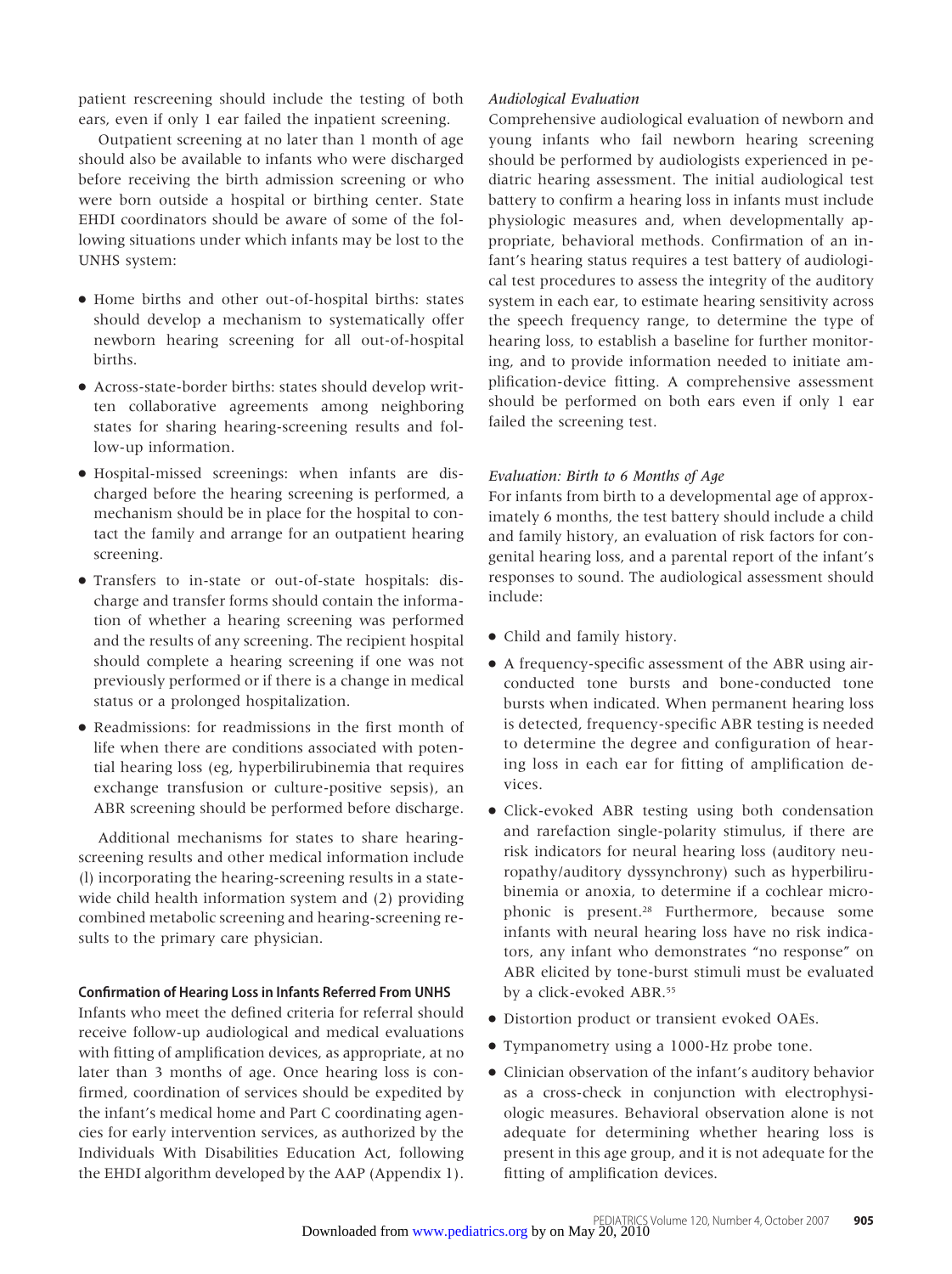# *Evaluation: 6 to 36 Months of Age*

For subsequent testing of infants and toddlers at developmental ages of 6 to 36 months, the confirmatory audiological test battery includes:

- Child and family history.
- Parental report of auditory and visual behaviors and communication milestones.
- Behavioral audiometry (either visual reinforcement or conditioned-play audiometry, depending on the child's developmental level), including pure-tone audiometry across the frequency range for each ear and speech-detection and -recognition measures.
- OAE testing.
- Acoustic immittance measures (tympanometry and acoustic reflex thresholds).
- ABR testing if responses to behavioral audiometry are not reliable or if ABR testing has not been performed in the past.

#### *Other Audiological Test Procedures*

At this time, there is insufficient evidence for use of the auditory steady-state response as the sole measure of auditory status in newborn and infant populations.<sup>58</sup> Auditory steady-state response is a new evoked-potential test that can accurately measure auditory sensitivity beyond the limits of other test methods. It can determine frequency-specific thresholds from 250 Hz to 8 kHz. Clinical research is being performed to investigate its potential use in the standard pediatric diagnostic test battery. Similarly, there are insufficient data for routine use of acoustic middle-ear muscle reflexes in the initial diagnostic assessment of infants younger than 4 months.59 Both tests could be used to supplement the battery or could be included at older ages. Emerging technologies, such as broad-band reflectance, may be used to supplement conventional measures of middleear status (tympanometry and acoustic reflexes) as the technology becomes more widely available.<sup>59</sup>

#### *Medical Evaluation*

Every infant with confirmed hearing loss and/or middleear dysfunction should be referred for otologic and other medical evaluation. The purpose of these evaluations is to determine the etiology of hearing loss, to identify related physical conditions, and to provide recommendations for medical/surgical treatment as well as referral for other services. Essential components of the medical evaluation include clinical history, family history of childhood-onset permanent hearing loss, identification of syndromes associated with early- or late-onset permanent hearing loss, a physical examination, and indicated radiologic and laboratory studies (including genetic testing). Portions of the medical evaluation, such as urine culture for CMV, a leading cause of hearing loss, might even begin in the birth hospital, particularly for infants who spend time in the NICU.<sup>60-62</sup>

# *Pediatrician/Primary Care Physician*

The infant's pediatrician or other primary health care professional is responsible for monitoring the general health, development, and well-being of the infant. In addition, the primary care physician must assume responsibility to ensure that the audiological assessment is conducted on infants who do not pass screening and must initiate referrals for medical specialty evaluations necessary to determine the etiology of the hearing loss. Middle-ear status should be monitored, because the presence of middle-ear effusion can further compromise hearing. The primary care physician must partner with other specialists, including the otolaryngologist, to facilitate coordinated care for the infant and family. Because 30% to 40% of children with confirmed hearing loss will demonstrate developmental delays or other disabilities, the primary care physician should closely monitor developmental milestones and initiate referrals related to suspected disabilities.<sup>63</sup> The medical home algorithm for management of infants with either suspected or proven permanent hearing loss is provided in Appendix 1.15

The pediatrician or primary care physician should review every infant's medical and family history for the presence of risk indicators that require monitoring for delayed-onset or progressive hearing loss and should ensure that an audiological evaluation is completed for children at risk of hearing loss at least once by 24 to 30 months of age, regardless of their newborn screening results.25 Infants with specific risk factors, such as those who received ECMO therapy and those with CMV infection, are at increased risk of delayed-onset or progressive hearing loss<sup>64-67</sup> and should be monitored closely. In addition, the primary care physician is responsible for ongoing surveillance of parent concerns about language and hearing, auditory skills, and developmental milestones of all infants and children regardless of risk status, as outlined in the pediatric periodicity schedule published by the AAP.16

Children with cochlear implants may be at increased risk of acquiring bacterial meningitis compared with children in the general US population.<sup>68</sup> The CDC recommends that all children with, and all potential recipients of, cochlear implants follow specific recommendations for pneumococcal immunization that apply to cochlear implant users and that they receive age-appropriate *Haemophilus influenzae* type b vaccines. Recommendations for the timing and type of pneumococcal vaccine vary with age and immunization history and should be discussed with a health care professional.69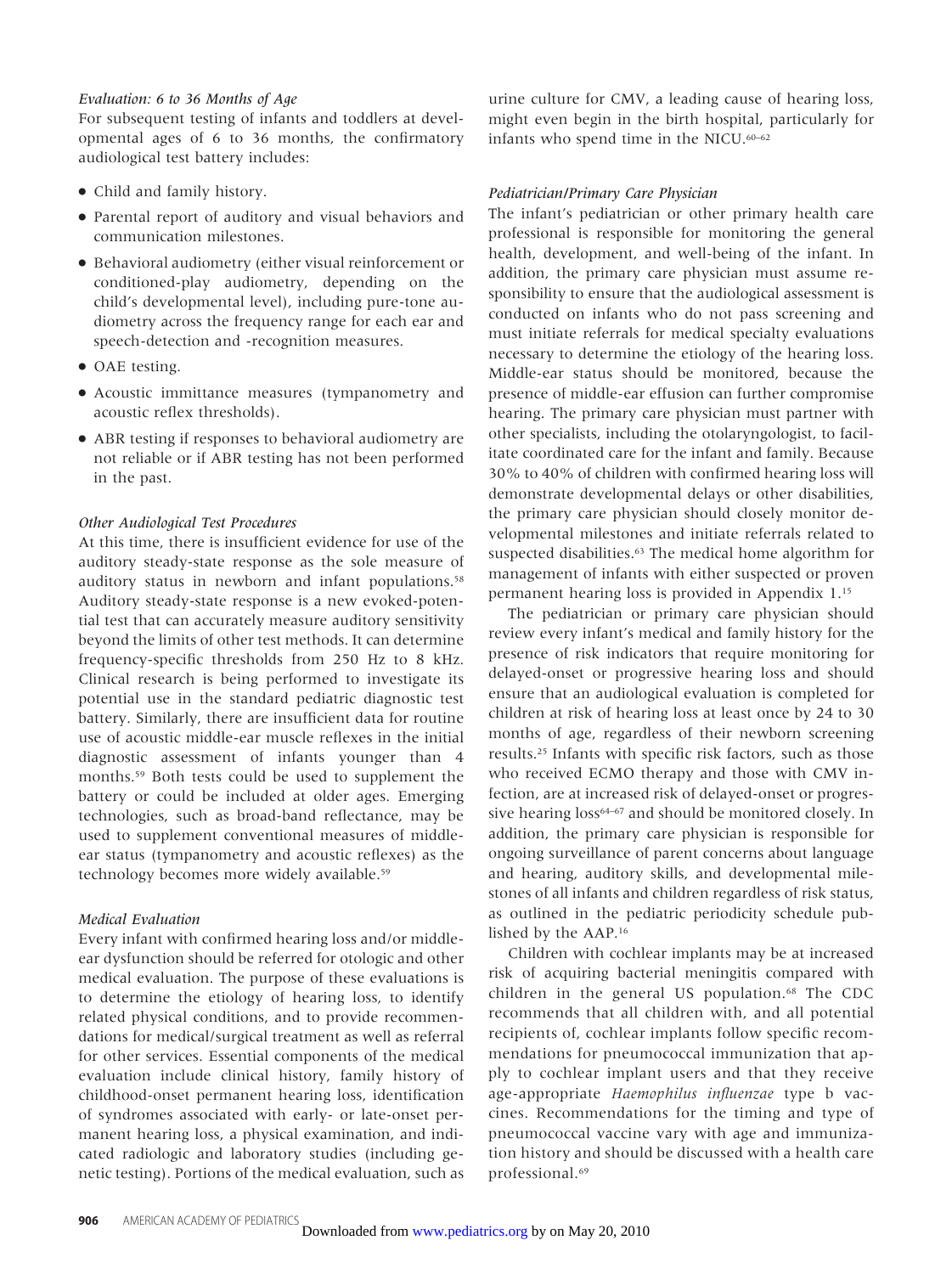#### *Otolaryngologist*

Otolaryngologists are physicians and surgeons who diagnose, treat, and manage a wide range of diseases of the head and neck and specialize in treating hearing and vestibular disorders. They perform a full medical diagnostic evaluation of the head and neck, ears, and related structures, including a comprehensive history and physical examination, leading to a medical diagnosis and appropriate medical and surgical management. Often, a hearing or balance disorder is an indicator of, or related to, a medically treatable condition or an underlying systemic disease. Otolaryngologists work closely with other dedicated professionals, including physicians, audiologists, speech-language pathologists, educators, and others, in caring for patients with hearing, balance, voice, speech, developmental, and related disorders.

The otolaryngologist's evaluation includes a comprehensive history to identify the presence of risk factors for early-onset childhood permanent hearing loss, such as family history of hearing loss, having been admitted to the NICU for more than 5 days, and having received ECMO (see Appendix 2).70,71

A complete head and neck examination for craniofacial anomalies should document defects of the auricles, patency of the external ear canals, and status of the eardrum and middle-ear structures. Atypical findings on eye examination, including irises of 2 different colors or abnormal positioning of the eyes, may signal a syndrome that includes hearing loss. Congenital permanent conductive hearing loss may be associated with craniofacial anomalies that are seen in disorders such as Crouzon disease, Klippel-Feil syndrome, and Goldenhar syndrome.72 The assessment of infants with these congenital anomalies should be coordinated with a clinical geneticist.

In large population studies, at least 50% of congenital hearing loss has been designated as hereditary, and nearly 600 syndromes and 125 genes associated with hearing loss have already been identified.<sup>72,73</sup> The evaluation, therefore, should include a review of family history of specific genetic disorders or syndromes, including genetic testing for gene mutations such as *GJB2* (connexin-26), and syndromes commonly associated with early-onset childhood sensorineural hearing loss72,74–76 (Appendix 2). As the widespread use of newly developed conjugate vaccines decreases the prevalence of infectious etiologies such as measles, mumps, rubella, *H influenzae* type b, and childhood meningitis, the percentage of each successive cohort of early-onset hearing loss attributable to genetic etiologies can be expected to increase, prompting recommendations for early genetic evaluations. Approximately 30% to 40% of children with hearing loss have associated disabilities, which can be of importance in patient management. The decision to obtain genetic testing depends on informed family choice in conjunction with standard confidentiality guidelines.77

In the absence of a genetic or established medical cause, a computed tomography scan of the temporal bones may be performed to identify cochlear abnormalities, such as Mondini deformity with an enlarged vestibular aqueduct, which have been associated with progressive hearing loss. Temporal bone imaging studies may also be used to assess potential candidacy for surgical intervention, including reconstruction, bone-anchored hearing aid, and cochlear implantation. Recent data have shown that some children with electrophysiologic evidence suggesting auditory neuropathy/dyssynchrony may have an absent or abnormal cochlear nerve that may be detected with MRI.78

Historically, an extensive battery of laboratory and radiographic studies was routinely recommended for newborn infants and children with newly diagnosed sensorineural hearing loss. However, emerging technologies for the diagnosis of genetic and infectious disorders have simplified the search for a definitive diagnosis, which obviates the need for costly diagnostic evaluations in some instances.70,71,79

If, after an initial evaluation, the etiology remains uncertain, an expanded multidisciplinary evaluation protocol including electrocardiography, urinalysis, testing for CMV, and further radiographic studies is indicated. The etiology of neonatal hearing loss, however, may remain uncertain in as many as 30% to 40% of children. Once hearing loss is confirmed, medical clearance for hearing aids and initiation of early intervention should not be delayed while this diagnostic evaluation is in process. Careful longitudinal monitoring to detect and promptly treat coexisting middle-ear effusions is an essential component of ongoing otologic management of these children.

#### *Other Medical Specialists*

The medical geneticist is responsible for the interpretation of family history data, the clinical evaluation and diagnosis of inherited disorders, the performance and assessment of genetic tests, and the provision of genetic counseling. Geneticists or genetic counselors are qualified to interpret the significance and limitations of new tests and to convey the current status of knowledge during genetic counseling. All families of children with confirmed hearing loss should be offered, and may benefit from, a genetics evaluation and counseling. This evaluation can provide families with information on etiology of hearing loss, prognosis for progression, associated disorders (eg, renal, vision, cardiac), and likelihood of recurrence in future offspring. This information may influence parents' decision-making regarding intervention options for their child.

Every infant with a confirmed hearing loss should have an evaluation by an ophthalmologist to document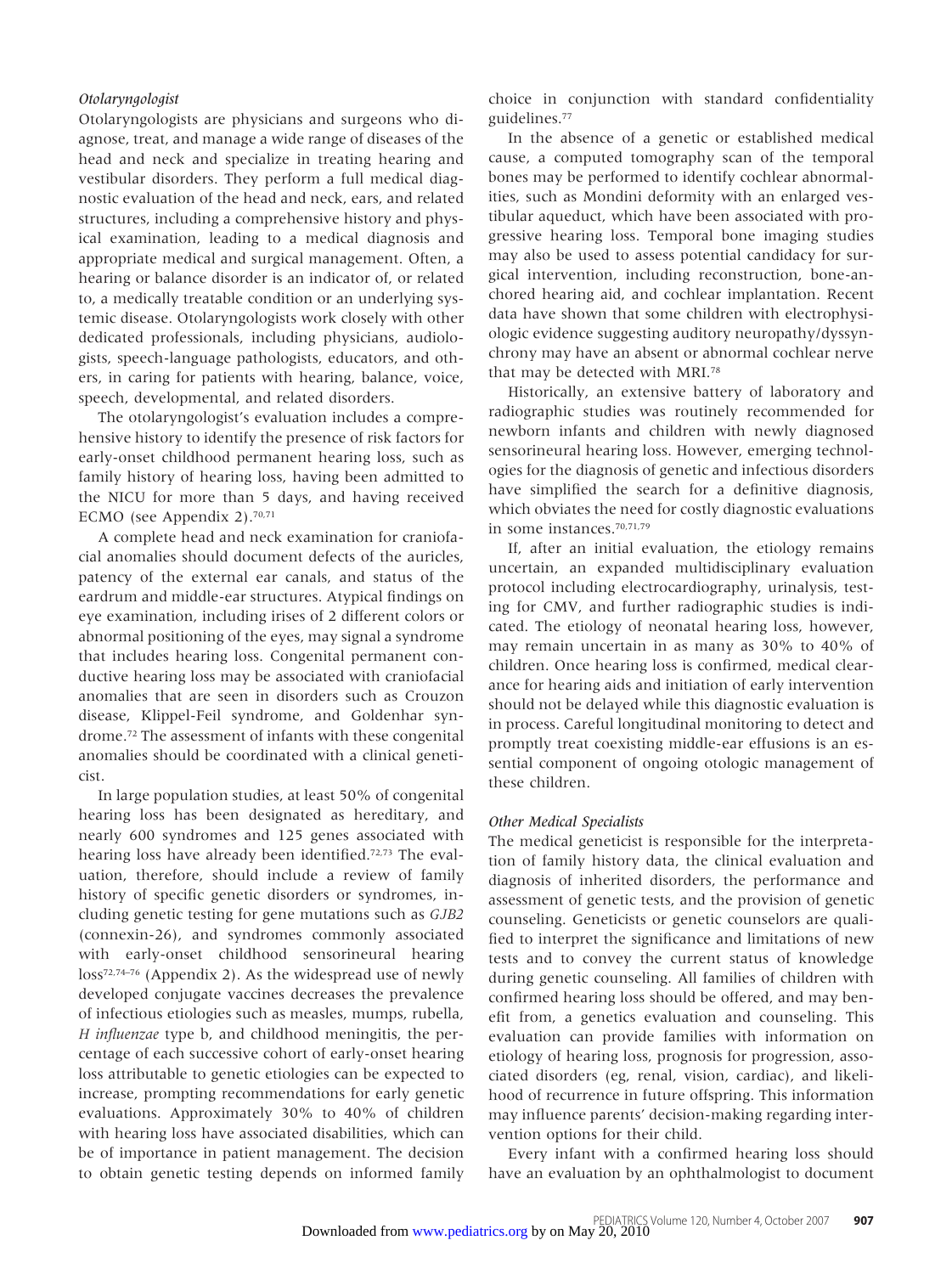visual acuity and rule out concomitant or late-onset vision disorders such as Usher syndrome.1,80 Indicated referrals to other medical subspecialists, including developmental pediatricians, neurologists, cardiologists, and nephrologists, should be facilitated and coordinated by the primary health care professional.

#### **Early Intervention**

Before newborn hearing screening was instituted universally, children with severe-to-profound hearing loss, on average, completed the 12th grade with a 3rd- to 4th-grade reading level and language levels of a 9- to 10-year-old hearing child.81 In contrast, infants and children with mild-to-profound hearing loss who are identified in the first 6 months of life and provided with immediate and appropriate intervention have significantly better outcomes than later-identified infants and children in vocabulary development,<sup>82,83</sup> receptive and expressive language,<sup>12,84</sup> syntax,<sup>85</sup> speech production,<sup>13,86-88</sup> and social-emotional development.<sup>89</sup> Children enrolled in early intervention within the first year of life have also been shown to have language development within the normal range of development at 5 years of age.31,90

Therefore, according to federal guidelines, once any degree of hearing loss is diagnosed in a child, a referral should be initiated to an early intervention program within 2 days of confirmation of hearing loss (CFR 303.321d). The initiation of early intervention services should begin as soon as possible after diagnosis of hearing loss but at no later than 6 months of age. Even when the hearing status is not determined to be the primary disability, the family and child should have access to intervention with a provider who is knowledgeable about hearing loss.91

UNHS programs have been instituted throughout the United States for the purpose of preventing the significant and negative effects of hearing loss on the cognitive, language, speech, auditory, social-emotional, and academic development of infants and children. To achieve this goal, hearing loss must be identified as quickly as possible after birth, and appropriate early intervention must be available to all families and infants with permanent hearing loss. Some programs have demonstrated that most children with hearing loss and no additional disabilities can achieve and maintain language development within the typical range of children who have normal hearing.12,13,85,90 Because these studies were descriptive and not causal studies, the efficacy of specific components of intervention cannot be separated from the total provision of comprehensive services. Thus, the family-centered philosophy, the intensity of services, the experience and training of the provider, the method of communication, the curricula, the counseling procedures, the parent support and advocacy, and the deaf and hard-of-hearing support and advocacy are all variables with unknown effects on the overall outcomes of any individual child. The key component of providing quality services is the expertise of the provider specific to hearing loss. These services may be provided in the home, a center, or a combination of the 2 locations.

The term "intervention services" is used to describe any type of habilitative, rehabilitative, or educational program provided to children with hearing loss. In some cases of mild hearing losses, amplification technology may be the only service provided. Some parents choose only developmental assessment or occasional consultation, such as parents with infants who have unilateral hearing losses. Children with high-frequency losses and normal hearing in the low frequencies may only be seen by a speech-language pathologist, and those with significant bilateral sensorineural hearing losses might be seen by an educator of the deaf and receive additional services.

# *Principles of Early Intervention*

To ensure informed decision-making, parents of infants with newly diagnosed hearing loss should be offered opportunities to interact with other families who have infants or children with hearing loss as well as adults and children who are deaf or hard of hearing. In addition, parents should also be offered access to professional, educational, and consumer organizations and provided with general information on child development, language development, and hearing loss. A number of principles and guidelines have been developed that offer a framework for quality early intervention service delivery systems for children who are deaf or hard of hearing and their families.<sup>92</sup> Foundational characteristics of developing and implementing early intervention programs include a family-centered approach, culturally responsive practices, collaborative professional-family relationships and strong family involvement, developmentally appropriate practice, interdisciplinary assessment, and community-based provision of services.

#### *Designated Point of Entry*

States should develop a single point of entry into intervention specific for hearing impairment to ensure that, regardless of geographic location, all families who have infants or children with hearing loss receive information about a full range of options regarding amplification and technology, communication and intervention, and accessing appropriate counseling services. This state system, if separate from the state's Part C system, should integrate and partner with the state's Part C program. Parental consent must be obtained according to state and federal requirements to share the IFSP information with providers and transmit data to the state EHDI coordinator.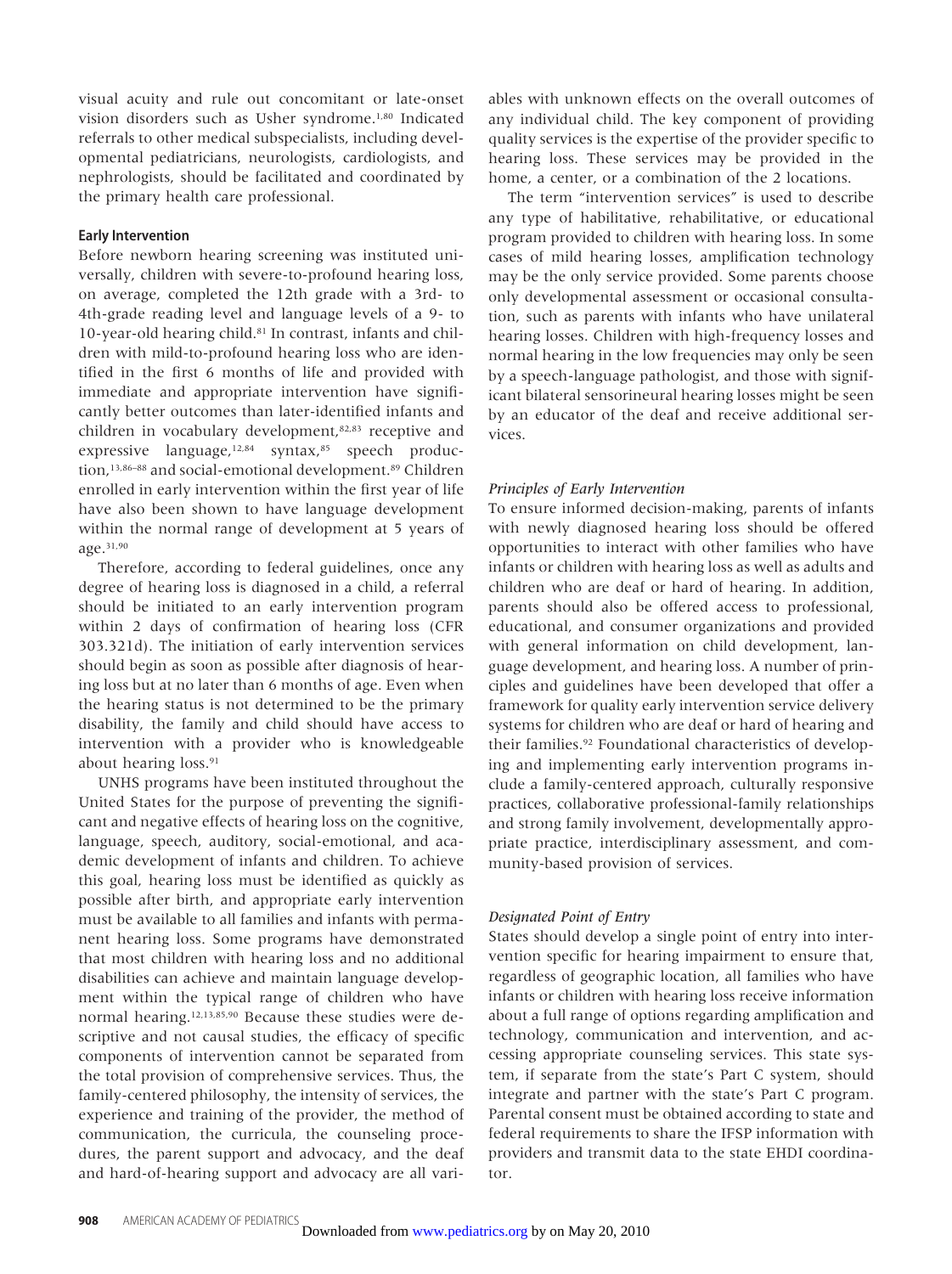# *Regular Developmental Assessment*

To ensure accountability, individual, community, and state health and educational programs should assume the responsibility for coordinated, ongoing measurement and improvement of EHDI process outcomes. Early intervention programs must assess the language, cognitive skills, auditory skills, speech, vocabulary, and socialemotional development of all children with hearing loss at 6-month intervals during the first 3 years of life by using assessment tools that have been standardized on children with normal hearing and norm-referenced assessment tools that are appropriate to measure progress in verbal and visual language.

The primary purpose of regular developmental monitoring is to provide valuable information to parents about the rate of their child's development as well as programmatic feedback concerning curriculum decisions. Families also become knowledgeable about expectations and milestones of typical development of hearing children. Studies have shown that valid and reliable documentation of developmental progress is possible through parent questionnaires, analysis of videotaped conversational interactions, and clinically administered assessments.\* Documentation of developmental progress should be provided on a regular basis to parents and, with parental release of information, to the medical home and audiologist. Although criterion-referenced checklists may provide valuable information for establishing intervention strategies and goals, these assessment tools alone are not sufficient for parents and intervention professionals to determine if a child's developmental progress is comparable with his or her hearing peers.

# *Opportunities for Interaction With Other Parents of Children With Hearing Loss*

Intervention professionals should seek to involve parents at every level of the EHDI process and develop true and meaningful partnerships with parents. To reflect the value of the contributions that selected parents make to development and program components, these parents should be paid as contributing staff members. Parent representatives should be included in all advisory board activities. In many states, parents have been integral and often have taken leadership roles in the development of policy, resource material, communication mechanisms, mentoring and advocacy opportunities, dissemination of information, and interaction with the deaf community and other individuals who are deaf or hard of hearing. Parents, often in partnership with people who are deaf and hard of hearing, have also participated in the training of professionals. They should be participants in the regular assessment of program services to ensure ongoing improvement and quality assurance.

# *Opportunities for Interaction With Individuals Who Are Deaf or Hard of Hearing*

Intervention programs should include opportunities for involvement of individuals who are deaf or hard of hearing in all aspects of EHDI programs. Because intervention programs serve children with mild-to-profound, unilateral or bilateral, permanent conductive, and sensory or neural hearing disorders, role models who are deaf or hard of hearing can be significant assets to an intervention program. These individuals can serve on state EHDI advisory boards and be trained as mentors for families and children with hearing loss who choose to seek their support. Almost all families choose at some time during their early childhood programs to seek out both adults and child peers with hearing loss. Programs should ensure that these opportunities are available and can be delivered to families through a variety of communications means, such as Web sites, e-mail, newsletters, videos, retreats, picnics and other social events, and educational forums for parents.

# *Provision of Communication Options*

Research studies thus far of early-identified infants with hearing loss have not found significant differences in the developmental outcomes by method of communication when measured at 3 years of age.† Therefore, a range of options should be offered to families in a nonbiased manner. In addition, there have been reports of children with successful outcomes for each of the different methods of communication. The choice is a dynamic process on a continuum, differs according to the individual needs of each family, and can be adjusted as necessary on the basis of a child's rate of progress in developing communication skills. Programs need to provide families with access to skilled and experienced early intervention professionals to facilitate communication and language development in the communication option chosen by the family.

#### *Skills of the Early Intervention Professional*

All studies with successful outcomes reported for earlyidentified children who are deaf or hard of hearing have intervention provided by specialists who are trained in parent-infant intervention services.<sup>12,90,97</sup> Early intervention programs should develop mechanisms to ensure that early intervention professionals have special skills necessary for providing families with the highest quality of service specific to children with hearing loss. Professionals with a background in deaf education, audiology, and speech-language pathology will typically have the skills needed for providing intervention services. Professionals should be highly qualified in their respective fields and should be skilled communicators who are knowledgeable and sensitive to the importance of en-

<sup>\*</sup>Refs 10 –13, 51, 85, 87–90, and 93–96. †Refs 10 –13, 85, 87, 88, 90, 93, and 96.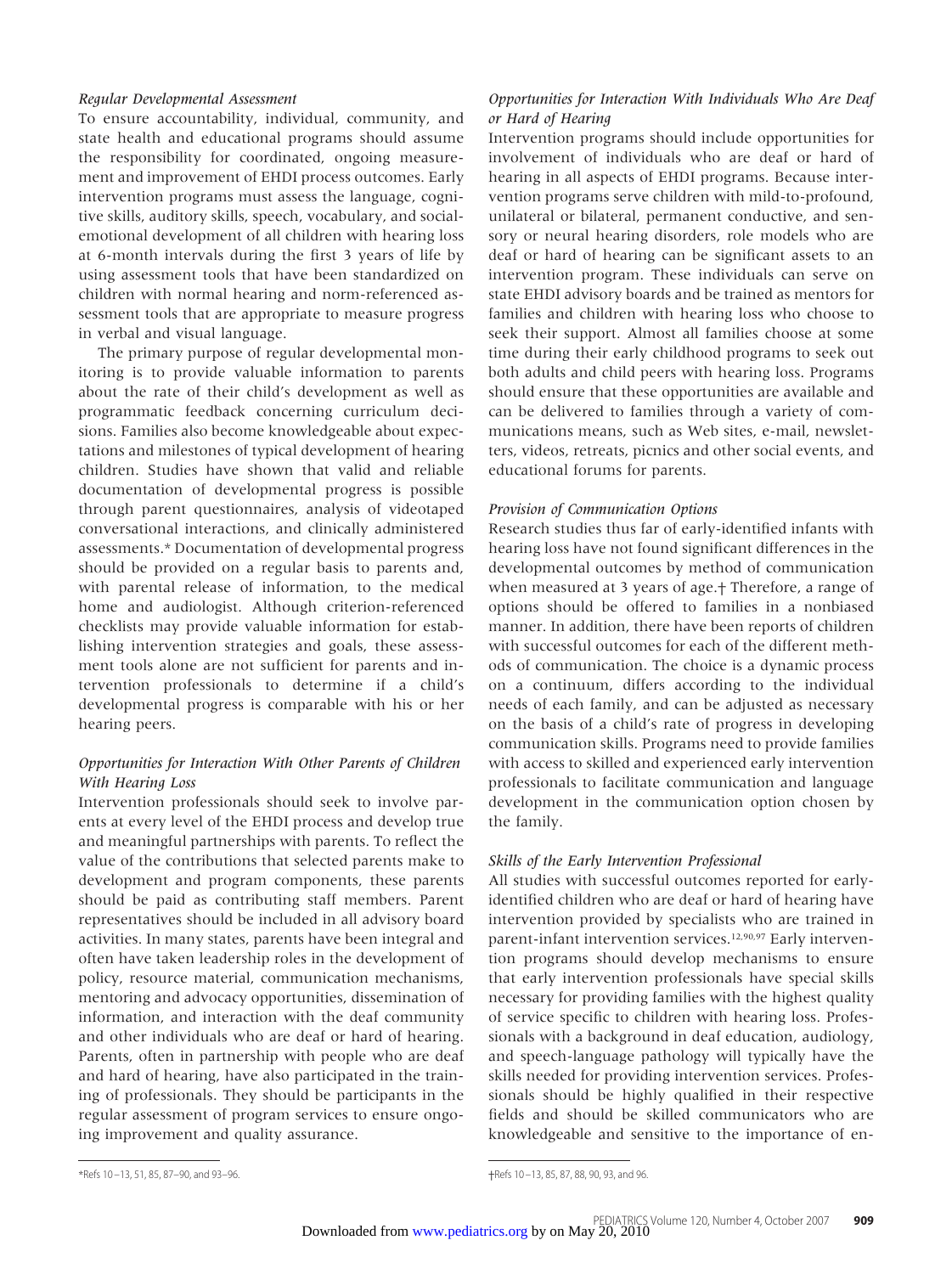hancing families' strengths and supporting their priorities. When early intervention professionals have knowledge of the principles of adult learning, it increases their success with parents and other professionals.

#### *Quality of Intervention Services*

Children with confirmed hearing loss and their families have the right to prompt access to quality intervention services. For newborn infants with confirmed hearing loss, enrollment into intervention services should begin as soon after hearing-loss confirmation as possible and no later than 6 months of age. Successful early intervention programs (1) are family centered, (2) provide families with unbiased information on all options regarding approaches to communication, (3) monitor development at 6-month intervals with norm-referenced instruments, (4) include individuals who are deaf or hard of hearing, (5) provide services in a natural environment in the home or in the center, (6) offer high-quality service regardless of where the family lives, (7) obtain informed consent, (8) are sensitive to cultural and language differences and provide accommodations as needed, and (9) conduct annual surveys of parent satisfaction.

# *Intervention for Special Populations of Infants and Young Children*

Developmental monitoring should also occur at regular 6-month intervals for special populations of children with hearing loss, including those with minimal and mild bilateral hearing loss,<sup>98</sup> unilateral hearing loss,<sup>99,100</sup> and neural hearing loss,<sup>22</sup> because these children are at risk of having speech and language delay. Research findings indicate that approximately one third of children with permanent unilateral loss experience significant language and academic delays.<sup>99-101</sup>

#### *Audiological Habilitation*

Most infants and children with bilateral hearing loss and many with unilateral hearing loss benefit from some form of personal amplification device.<sup>32</sup> If the family chooses personal amplification for its infant, hearing-aid selection and fitting should occur within 1 month of initial confirmation of hearing loss even when additional audiological assessment is ongoing. Audiological habilitation services should be provided by an audiologist who is experienced with these procedures. Delay between confirmation of the hearing loss and fitting of an amplification device should be minimized.51,102

Hearing-aid fitting proceeds optimally when the results of physiologic audiological assessment including diagnostic ABR, OAE, and tympanometry and medical examination are in accord. For infants who are below a developmental age of 6 months, hearing-aid selection will be based on physiologic measures alone. Behavioral threshold assessment with visual reinforcement audiometry should be obtained as soon as possible to crosscheck and augment physiologic findings (see www.audiology.org).

The goal of amplification-device fitting is to provide the infant with maximum access to all of the acoustic features of speech within an intensity range that is safe and comfortable. That is, amplified speech should be comfortably above the infant's sensory threshold but below the level of discomfort across the speech frequency range for both ears. To accomplish this in infants, amplification-device selection, fitting, and verification should be based on a prescriptive procedure that incorporates individual real-ear measures that account for each infant's ear-canal acoustics and hearing loss.<sup>32</sup> Validation of the benefits of amplification, particularly for speech perception, should be examined in the clinical setting as well as in the child's typical listening environments. Complementary or alternative technology, such as frequency modulation (FM) systems or cochlear implants, may be recommended as the primary and/or secondary listening device depending on the degree of the infant's hearing loss, the goals of auditory habilitation, the infant's acoustic environments, and the family's informed choices.3 Monitoring of amplification, as well as the long-term validation of the appropriateness of the individual habilitation program, requires ongoing audiological assessment along with electroacoustic, realear, and functional checks of the hearing instruments. As the hearing loss becomes more specifically defined through audiological assessments and as the child's earcanal acoustics change with growth, refinement of the individual prescriptive hearing-aid gain and output targets is necessary. Monitoring also includes periodic validation of communication, social-emotional, and cognitive development and, later, academic performance to ensure that progress is commensurate with the child's abilities. It is possible that infants and young children with measurable residual "hearing" (auditory responses) and well-fit amplification devices may fail to develop auditory skills necessary for successful spoken communication. Ongoing validation of the amplification device is accomplished through interdisciplinary evaluation and collaboration with the early intervention team and family.

Cochlear implantation should be given careful consideration for any child who seems to receive limited benefit from a trial with appropriately fitted hearing aids. According to US Food and Drug Administration guidelines, infants with profound bilateral hearing loss are candidates for cochlear implantation at 12 months of age and children with bilateral severe hearing loss are eligible at 24 months of age. The presence of developmental conditions (eg, developmental delay, autism) in addition to hearing loss should not, as a rule, preclude the consideration of cochlear implantation for an infant or child who is deaf. Benefits from hearing aids and cochlear implants in children with neural hearing loss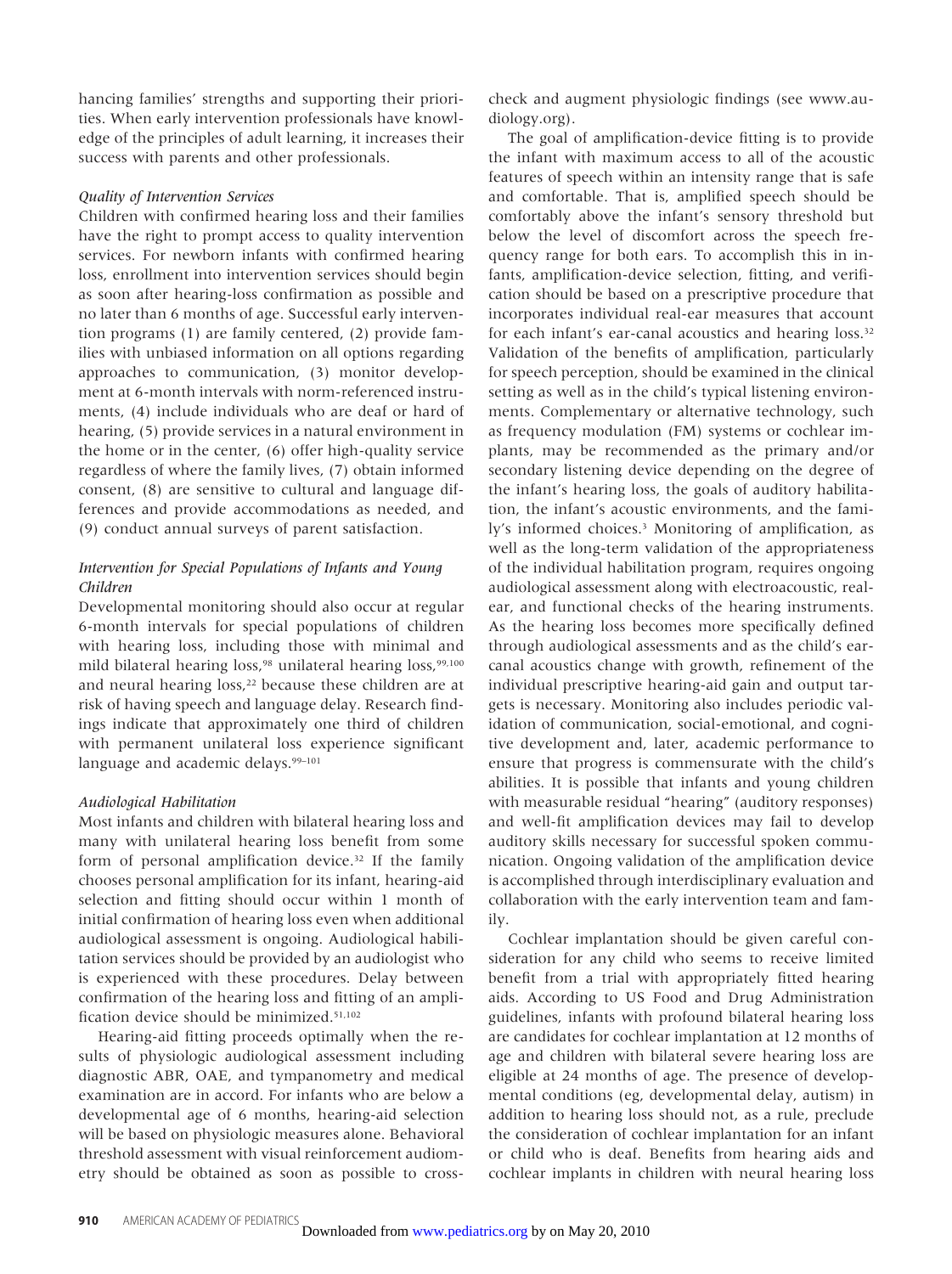have also been documented. The benefit of acoustic amplification for children with neural hearing loss is variable.28,103 Thus, a trial fitting is indicated for infants with neural hearing loss until the usefulness of the fitting can be determined. Neural hearing loss is a heterogeneous condition; the decision to continue or discontinue use of hearing aids should be made on the basis of the benefit derived from amplification. Use of cochlear implants in neural hearing loss is growing, and positive outcomes have been reported for many children.28

Infants and young children with unilateral hearing loss should also be assessed for appropriateness of hearing-aid fitting. Depending on the degree of residual hearing in unilateral loss, a hearing aid may or may not be indicated. Use of "contralateral routing of signals" amplification for unilateral hearing loss in children is not recommended.104 Research is currently underway to determine how to best manage unilateral hearing loss in infants and young children.

The effect of otitis media with effusion (OME) is greater for infants with sensorineural hearing loss than for those with normal cochlear function.73 Sensory or permanent conductive hearing loss is compounded by additional transient conductive hearing loss associated with OME. OME further reduces access to auditory cues necessary for the development of spoken English. OME also negatively affects the prescriptive targets of the hearing-aid fitting, decreasing auditory awareness and requiring adjustment of the amplification characteristics. Prompt referral to either the primary care physician or an otolaryngologist for treatment of persistent OME is indicated in infants with sensorineural hearing loss.105 Definitive resolution of OME should never delay the fitting of an amplification device.73,106

#### *Medical and Surgical Intervention*

Medical intervention is the process by which a physician provides medical diagnosis and direction for medical and/or surgical treatment options for hearing loss and/or related medical disorder(s) associated with hearing loss. Treatment varies from the removal of cerumen and the treatment of OME to long-term plans for reconstructive surgery and assessment of candidacy for cochlear implants. If necessary, surgical treatment of malformation of the outer and middle ears, including bone-anchored hearing aids, should be considered in the intervention plan for infants with permanent conductive or mixed hearing loss when they reach an appropriate age.

#### *Communication Assessment and Intervention*

Language is acquired with greater ease during certain sensitive periods of infant and toddler development.<sup>107-109</sup> The process of language acquisition includes learning the precursors of language, such as the rules that pertain to selective attention and turn taking.20,110,111 Cognitive, social, and emotional development are influenced by the acquisition of language. Development in these areas is synergistic. A complete language evaluation should be performed at regular intervals for infants and toddlers with hearing loss. The evaluation should include an assessment of oral, manual, and/or visual mechanisms as well as cognitive abilities.

A primary focus of language intervention is to support families in fostering the communication abilities of their infants and toddlers who are deaf or hard of hearing.20 Spoken- and/or sign-language development should be commensurate with the child's age and cognitive abilities and should include acquisition of phonologic (for spoken language), visual/spatial/motor (for signed language), morphologic, semantic, syntactic, and pragmatic skills, depending on the family's preferred mode of communication.

Early intervention professionals should follow familycentered principles to assist in developing communicative competence of infants and toddlers who are deaf or hard of hearing.<sup>112–114</sup> Families should be provided with information specific to language development and access to peer and language models as well as family-involved activities that facilitate language development of children with normal hearing and children who are hard of hearing or deaf.<sup>115,116</sup> Depending on family choices, families should be offered access to children and adults with hearing loss who are appropriate and competent language models. Information on spoken language and signed language, such as American Sign Language<sup>117</sup> and cued speech, should be provided.

# **Continued Surveillance, Screening, and Referral of Infants and Toddlers**

Appendix 2 presents 11 risk indicators that are associated with either congenital or delayed-onset hearing loss. A single list of risk indicators is presented in the current JCIH statement, because there is significant overlap among those indicators associated with congenital/neonatal hearing loss and those associated with delayed-onset/acquired or progressive hearing loss. Heightened surveillance of all infants with risk indicators, therefore, is recommended. There is a significant change in the definition of risk-indicator 3, which has been modified from NICU stay more than 48 hours to NICU stay more than 5 days. Consistent with 2000 JCIH position statement,<sup>3</sup> the 2007 position statement recommends use of risk indicators for hearing loss for 3 purposes. Historically, the first use of risk indicators is for the identification of infants who should receive audiological evaluation but who live in geographic locations (eg, developing nations, remote areas) where universal hearing screening is not yet available.‡ This use has become less common as a result of the expansion of

<sup>‡</sup>Refs 3, 19, 21, 24, 25, 64, and 118 –124.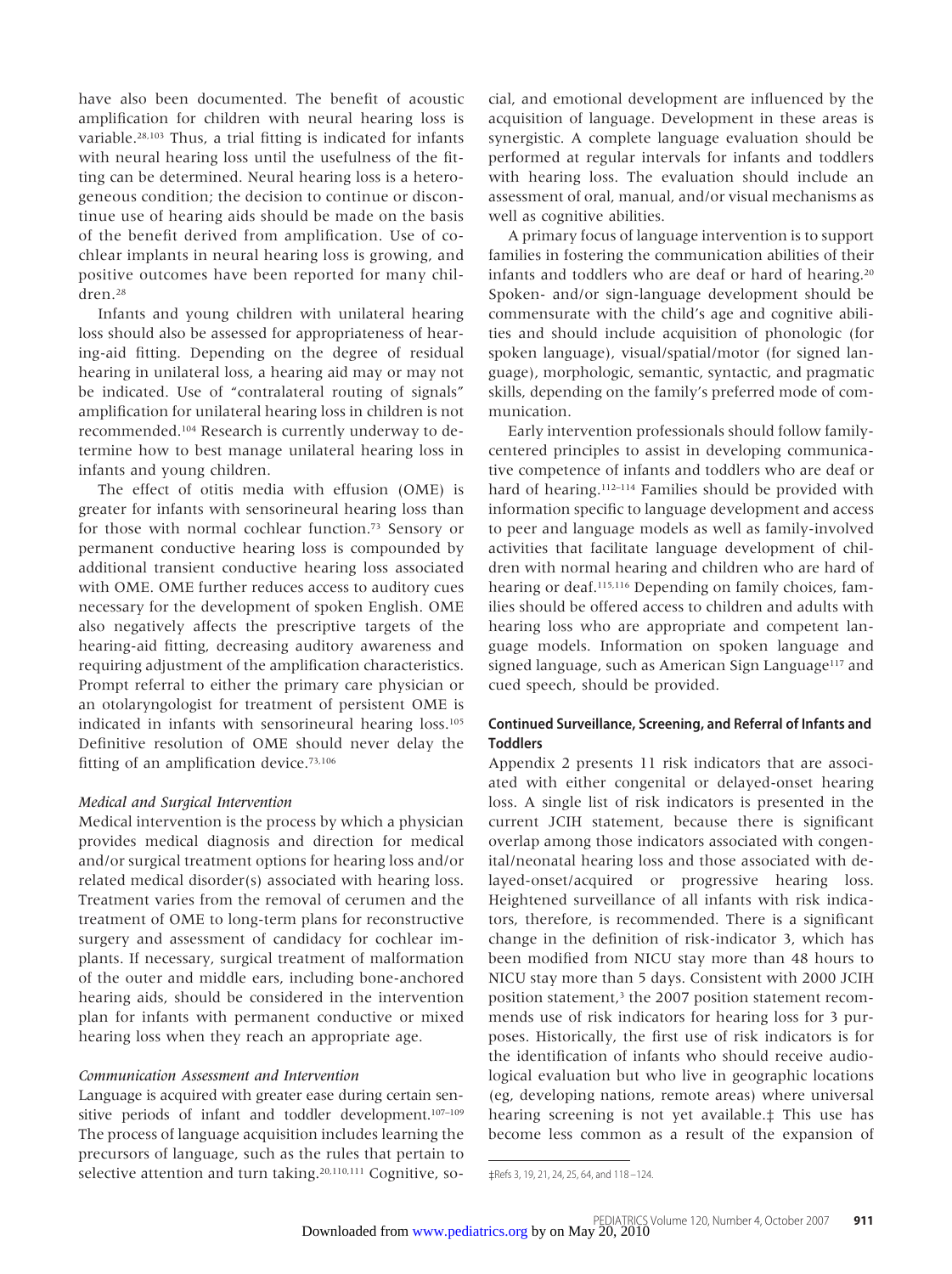UNHS. The second purpose of risk-indicator identification is to help identify infants who pass the neonatal screening but are at risk of developing delayed-onset hearing loss and, therefore, should receive ongoing medical, speech and language, and audiological surveillance. Third, the risk indicators are used to identify infants who may have passed neonatal screening but have mild forms of permanent hearing loss.25

Because some important indicators, such as family history of hearing loss, may not be determined during the course of UNHS,<sup>14,72</sup> the presence of all risk indicators for acquired hearing loss should be determined in the medical home during early well-infant visits. Risk indicators that are marked with a section symbol in Appendix 2 are of greater concern for delayed-onset hearing loss. Early and more frequent assessment may be indicated for children with CMV infection,<sup>118,125,126</sup> syndromes associated with progressive hearing loss,<sup>72</sup> neurodegenerative disorders,<sup>72</sup> trauma,<sup>127-129</sup> or culturepositive postnatal infections associated with sensorineural hearing loss<sup>130,131</sup>; for children who have received  $ECMO<sup>64</sup>$  or chemotherapy<sup>132</sup>; and when there is caregiver concern or a family history of hearing loss.16

For all infants with and without risk indicators for hearing loss, developmental milestones, hearing skills, and parent concerns about hearing, speech, and language skills should be monitored during routine medical care consistent with the AAP periodicity schedule.

The JCIH has determined that the previously recommended approach to follow-up of infants with risk indicators for hearing loss only addressed children with identifiable risk indicators and failed to consider the possibility of delayed-onset hearing loss in children without identifiable risk indicators. In addition, concerns were raised about feasibility and cost associated with the 2000 JCIH recommendation for audiological monitoring of all infants with risk indicators at 6-month intervals. Because approximately 400 000 infants are cared for annually in NICUs in the United States, and the 2000 JCIH recommendation included audiology assessments at 6-month intervals from 6 months to 36 months of age for all infants admitted to an NICU for more than 48 hours, an unreasonable burden was placed on both providers of audiology services and families. In addition, there was no provision for identification of delayedonset hearing loss in infants without an identifiable risk indicator. Data from 2005 for 12 388 infants discharged from NICUs in the National Perinatal Information Network indicated that 52% of infants were discharged within the first 5 days of life, and these infants were significantly less likely to have an identified risk indicator for hearing loss other than NICU stay. Therefore, the 2007 JCIH recommends an alternative, more inclusive strategy of surveillance of all children within the medical home based on the pediatric periodicity schedule. This protocol will permit the detection of children with either

missed neonatal or delayed-onset hearing loss irrespective of the presence or absence of a high-risk indicator.

The JCIH recognizes that an optimal surveillance and screening program within the medical home would include the following:

- At each visit, consistent with the AAP periodicity schedule, infants should be monitored for auditory skills, middle-ear status, and developmental milestones (surveillance). Concerns elicited during surveillance should be followed by administration of a validated global screening tool.<sup>133</sup> A validated global screening tool is administered to all infants at 9, 18, and 24 to 30 months or, if there is physician or parental concern about hearing or language, sooner.<sup>133</sup>
- If an infant does not pass the speech-language portion of the global screening in the medical home or if there is physician or caregiver concern about hearing or spoken-language development, the child should be referred immediately for further evaluation by an audiologist and a speech-language pathologist for a speech and language evaluation with validated tools.133
- Once hearing loss is diagnosed in an infant, siblings who are at increased risk of having hearing loss should be referred for audiological evaluation.<sup>14,75,134,135</sup>
- All infants with a risk indicator for hearing loss (Appendix 2), regardless of surveillance findings, should be referred for an audiological assessment at least once by 24 to 30 months of age. Children with risk indicators that are highly associated with delayed-onset hearing loss, such as having received ECMO or having CMV infection, should have more frequent audiological assessments.
- All infants for whom the family has significant concerns regarding hearing or communication should be promptly referred for an audiological and speech-language assessment.
- A careful assessment of middle-ear status (using pneumatic otoscopy and/or tympanometry) should be completed at all well-child visits, and children with persistent middle-ear effusion that last for 3 months or longer should be referred for otologic evaluation.<sup>136</sup>

#### **Protecting the Rights of Infants and Families**

Each agency or institution involved in the EHDI process shares responsibility for protecting infant and family rights in all aspects of UNHS, including access to information including potential benefits and risks in the family's native language, input into decision-making, and confidentiality.77 Families should receive information about childhood hearing loss in easily understood language. Families have the right to accept or decline hearing screening or any follow-up care for their newborn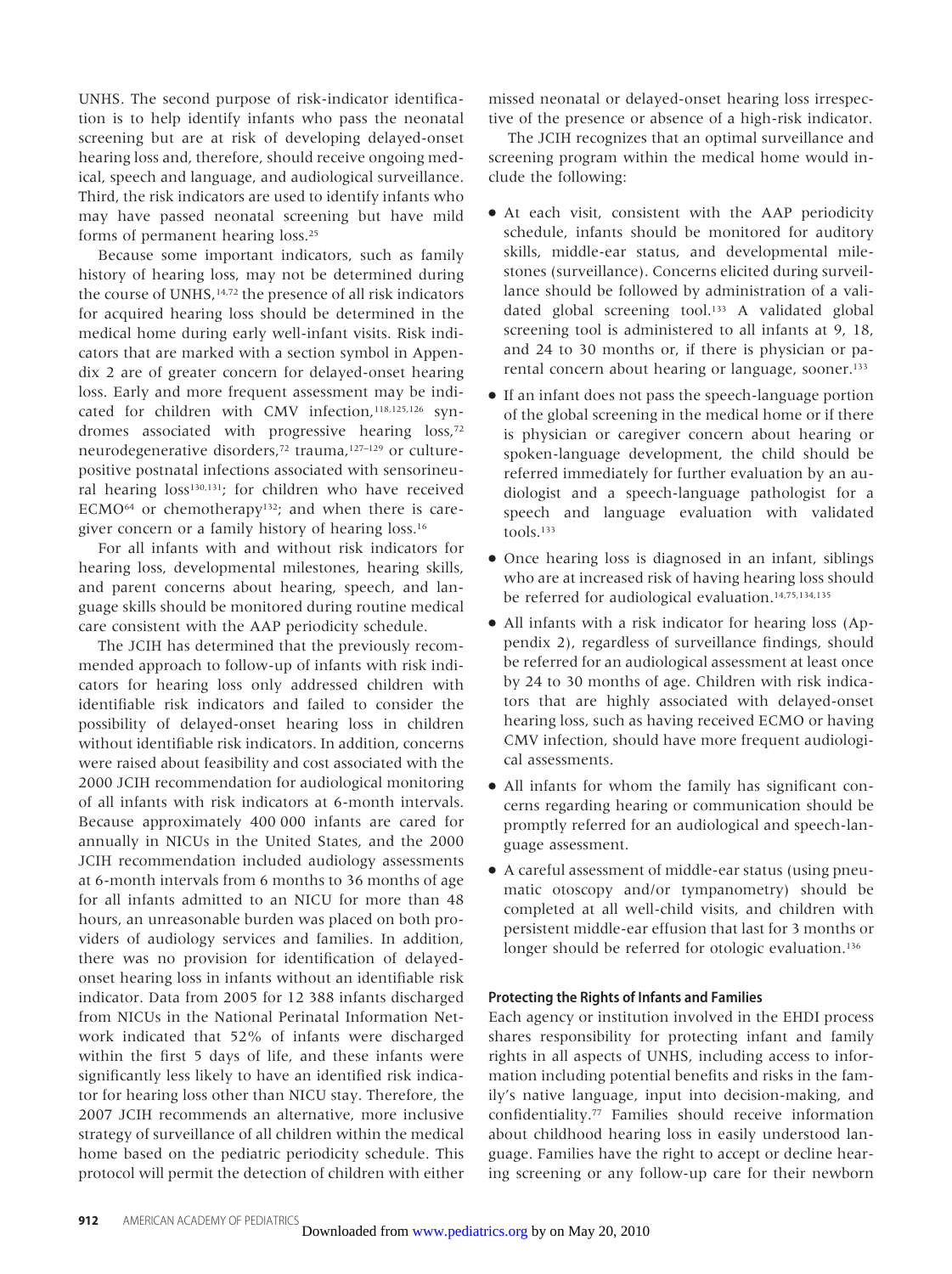infant within the statutory regulations, just as they have for any other screening or evaluation procedures or intervention.

EHDI data merit the same level of confidentiality and security afforded all other health care and education information in practice and law. The infant's family has the right to confidentiality of the screening and follow-up assessments and the acceptance or rejection of suggested intervention(s). In compliance with federal and state laws, mechanisms should be established that ensure parental release and approval of all communications regarding the infant's test results, including those to the infant's medical home and early intervention– coordinating agency and programs. The Health Insurance Portability and Accountability Act (Pub L No. 104- 191 [1996]) regulations permit the sharing of health information among health care professionals.

#### **Information Infrastructure**

In its 2000 position statement,<sup>3</sup> the JCIH recommended development of uniform state registries and national information databases that incorporate standardized methodology, reporting, and system evaluation. EHDI information systems are to provide for the ongoing and systematic collection, analysis, and interpretation of data in the process of measuring and reporting associated program services (eg, screening, evaluation, diagnosis, and/or intervention). These systems are used to guide activities, planning, implementation, and evaluation of programs and to formulate research hypotheses.

EHDI information systems are generally authorized by legislators and implemented by public health officials. These systems vary from a simple system that collects data from a single source to electronic systems that receive data from many sources in multiple formats. The number and variety of systems will likely increase with advances in electronic data interchange and integration of data, which will also heighten the importance of patient privacy, data confidentiality, and system security. The appropriate agencies and/or officials should be consulted for any projects regarding public health surveillance.<sup>69</sup>

Federal and state agencies are collaborating in the standardization of data definitions to ensure the value of data sets and to prevent misleading or unreliable information. Information management is used to improve services to infants and their families; to assess the quantity and timeliness of screening, evaluation, and enrollment into intervention; and to facilitate collection of demographic data on neonatal and infant hearing loss.

The JCIH endorses the concept of a limited national database to permit documentation of the demographics of neonatal hearing loss, including prevalence and etiology across the United States. The information obtained from the information-management system should assist both the primary health care professional and the state

health agency in measuring quality indicators associated with program services (eg, screening, diagnosis, and intervention). The information system should provide measurement tools to determine the degree to which each process is stable and sustainable and conforms to program benchmarks. Timely and accurate monitoring of relevant quality measures is essential.

Since 1999, the CDC and the Directors of Speech and Hearing Programs in State Health and Welfare Agencies (DSHPSHWA) have collected annual aggregate EHDI program data needed to address the national EHDI goals. In 1999, a total of 22 states provided data for the DSHP-SHWA survey. Participation had increased to 48 states, 1 territory, and the District of Columbia in 2003. However, many programs have been unable to respond to all the questions on the survey because of lack of a statewide comprehensive data-management and reporting system.

The Government Performance and Results Act (GPRA) of 1993 (Pub L No. 103-62) requires that federal programs establish measurable goals approved by the US Office of Management and Budget (OMB) that can be reported as part of the budgetary process, thus linking future funding decisions with performance. The HRSA has modified its reporting requirements for all grant programs. The GPRA measures that must be reported to the OMB by the MCHB annually for the EHDI program are:

- the number of infants screened for hearing loss before discharge from the hospital;
- the number of infants with confirmed hearing loss at no later than 3 months of age;
- the number of infants enrolled in a program of early intervention at no later than 6 months of age;
- the number of infants with confirmed or suspected hearing loss referred to an ongoing source of comprehensive health care (ie, medical home); and
- the number of children with nonsyndromic hearing loss who have developmentally appropriate language and communication skills at school entry.

One GPRA measure that must be reported to the OMB by the CDC annually for the EHDI program is the percentage of newborn infants with a positive screening result for hearing loss who are subsequently lost to follow-up.

EHDI programs have made tremendous gains in their ability to collect, analyze, and interpret data in the process of measuring and reporting associated program services. However, only a limited number of EHDI programs are currently able to accurately report the number of infants screened, evaluated, and enrolled in intervention, the age of time-related objectives (eg, screening by 1 month of age), and the severity or laterality of hearing loss. This is complicated by the lack of data standards and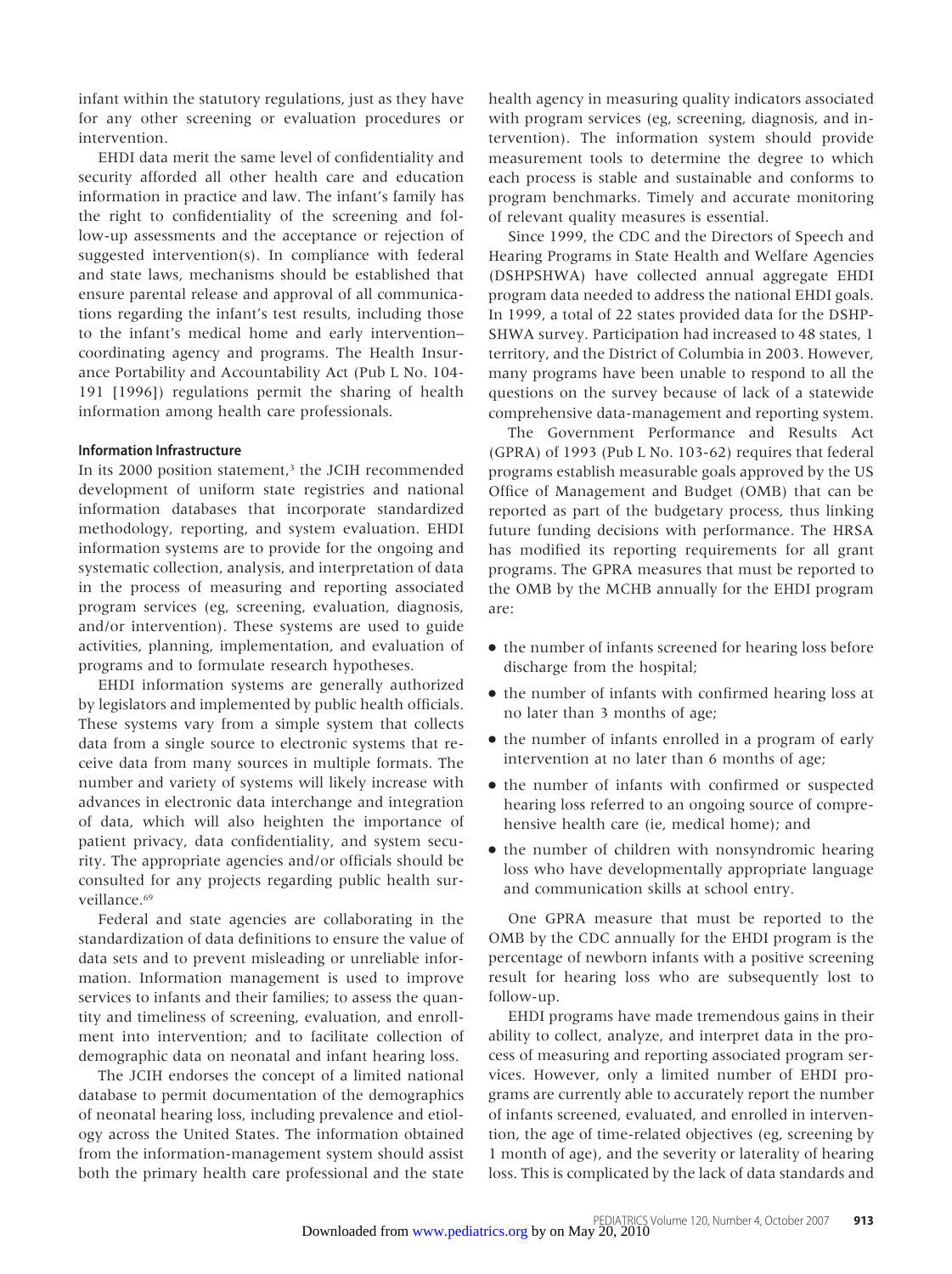by privacy issues within the regulations of the Family Educational Rights and Privacy Act of 1974 (Pub L No. 93-380).

Given the current lack of standardized and readily accessible sources of data, the CDC EHDI program, in collaboration with the DSHPSHWA, developed a revised survey to obtain annual EHDI data from states and territories in a consistent manner to assess progress toward meeting the national EHDI goals and the *Healthy People 2010* objectives. In October 2006, the OMB, which is responsible for reviewing all government surveys, approved the new EHDI hearing screening and follow-up survey. To facilitate this effort, the CDC EHDI Data Committee is establishing the minimum data elements and definitions needed for information systems to be used to assess progress toward the national EHDI goals.

The JCIH encourages the CDC and HRSA to continue their efforts to identify barriers and explore possible solutions with EHDI programs to ensure that children in each state who seek hearing-related services in states other than where they reside receive all recommended screening and follow-up services. EHDI systems should also be designed to promote the sharing of data regarding early hearing loss through integration and/or linkage with other child health information systems. The CDC currently provides funds to integrate the EHDI system with other state/territorial screening, tracking, and surveillance programs that identify children with special health care needs. Grantees of the MCHB are encouraged to link hearing-screening data with such child health data sets as electronic birth certificates, vital statistics, birth defects registries, metabolic or newborn dried "blood-spot" screenings, immunization registries, and others.

To promote the best use of public health resources, EHDI information systems should be evaluated periodically, and such evaluations should include recommendations for improving quality, efficiency, and usefulness. The appropriate evaluation of public health surveillance systems becomes paramount as these systems adapt to revise case definitions, address new health-related events, adopt new information technology, ensure data confidentiality, and assess system security.69

Currently, federal sources of systems support include Title V block grants to states for maternal and child health care services, Title XIX (Medicaid) federal and state funds for eligible children, and competitive US Department of Education personnel preparation and research grants. The NIDCD provides grants for research related to early identification and intervention for children who are deaf or hard of hearing.137

Universities should assume responsibility for specialtrack, interdisciplinary, professional education programs for early intervention for infants and children with hearing loss. Universities should also provide training in family systems, the grieving process, cultural diversity, auditory skill development, and deaf culture. There is a critical need for in-service and preservice training of professionals related to EHDI programs, which is particularly acute for audiologists and early interventionists with expertise in hearing loss. This training will require increased and sustained funding for personnel preparation.

#### **Benchmarks and Quality Indicators**

The JCIH supports the concept of regular measurements of performance and recommends routine monitoring of these measures for interprogram comparison and continuous quality improvement. Performance benchmarks represent a consensus of expert opinion in the field of newborn hearing screening and intervention. The benchmarks are the minimal requirements that should be attained by high-quality EHDI programs. Frequent measures of quality permit prompt recognition and correction of any unstable component of the EHDI process.138

#### *Quality Indicators for Screening*

- Percentage of all newborn infants who complete screening by 1 month of age; the recommended benchmark is more than 95% (age correction for preterm infants is acceptable).
- Percentage of all newborn infants who fail initial screening and fail any subsequent rescreening before comprehensive audiological evaluation; the recommended benchmark is less than 4%.

#### *Quality Indicators for Confirmation of Hearing Loss*

- Of infants who fail initial screening and any subsequent rescreening, the percentage who complete a comprehensive audiological evaluation by 3 months of age; the recommended benchmark is 90%.
- For families who elect amplification, the percentage of infants with confirmed bilateral hearing loss who receive amplification devices within 1 month of confirmation of hearing loss; the recommended benchmark is 95%.

#### *Quality Indicators for Early Intervention*

- For infants with confirmed hearing loss who qualify for Part C services, the percentage for whom parents have signed an IFSP by no later than 6 months of age; the recommended benchmark is 90%.
- For children with acquired or late-identified hearing loss, the percentage for whom parents have signed an IFSP within 45 days of the diagnosis; the recommended benchmark is 95%.
- The percentage of infants with confirmed hearing loss who receive the first developmental assessment with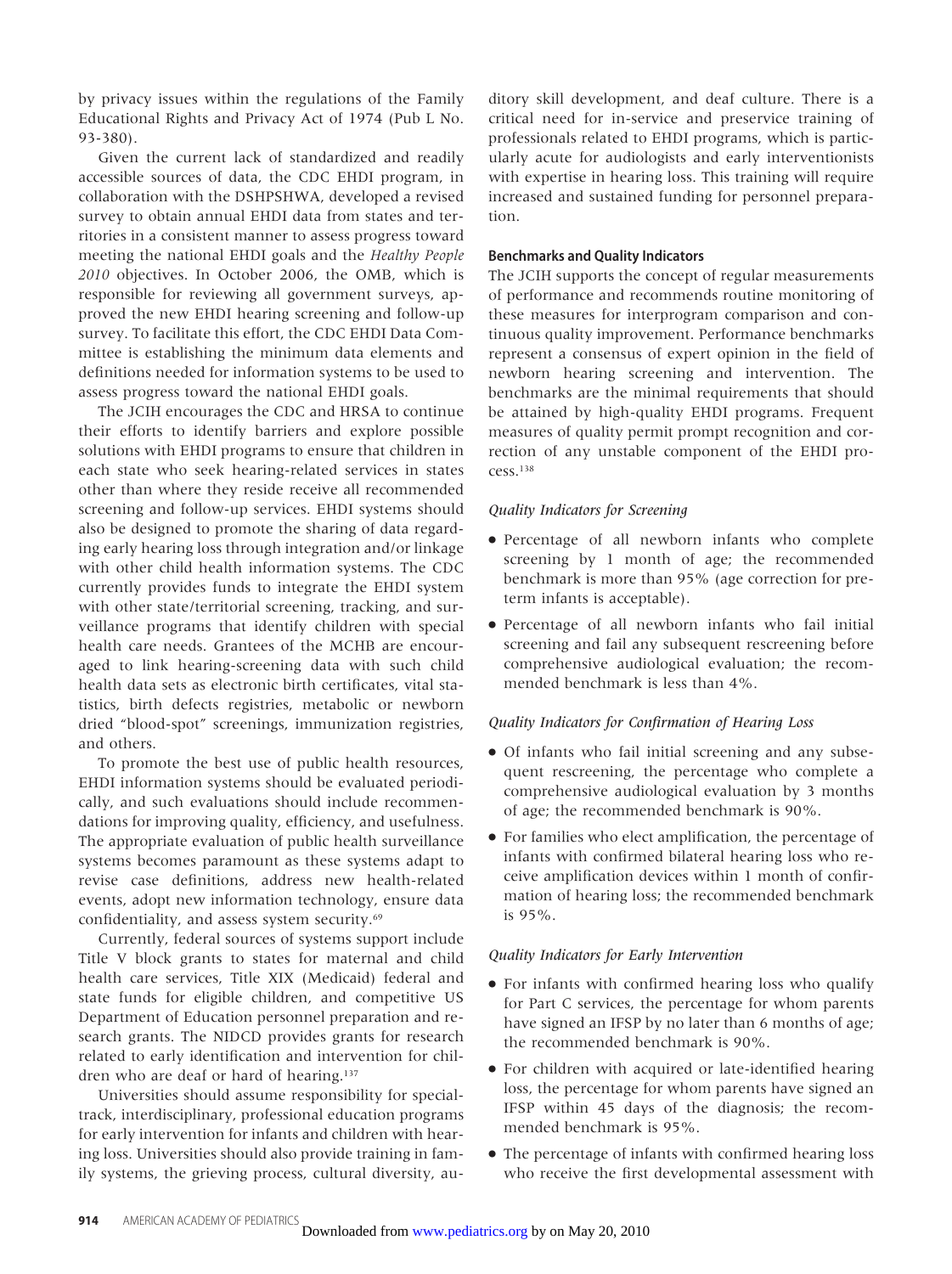standardized assessment protocols (not criterion reference checklists) for language, speech, and nonverbal cognitive development by no later than 12 months of age; the recommended benchmark is 90%.

# **CURRENT CHALLENGES, OPPORTUNITIES, AND FUTURE DIRECTIONS**

Despite the tremendous progress made since 2000, there are challenges to the success of the EHDI system.

# **Challenges**

All of the following listed challenges are considered important for the future development of successful EHDI systems:

- Too many children are lost between the failed screening and the rescreening and between the failed rescreening and the diagnostic evaluation.
- There is a shortage of professionals with skills and expertise in both pediatrics and hearing loss, including audiologists, deaf educators, speech-language pathologists, early intervention professionals, and physicians.
- There is often a lack of timely referral for diagnosis of, and intervention for, suspected hearing loss in children.
- Consistent and stable state and federal funding is needed for program sustainability.
- When compared with services provided for adults, pediatric services in all specialties are poorly reimbursed.
- Access to uniform Part C services is inadequate among states and within states.
- There is a lack of integrated state data-management and -tracking systems.
- Demographics and cultural diversity are changing rapidly.
- Funding for hearing aids, loaner programs, cochlear implants, and FM systems is needed.
- There is a lack of specialized services for children with multiple disabilities and hearing loss.
- Children may not qualify for services (state Part C guidelines) before demonstrating language delays (prevention model versus deficit model).
- Children may not qualify for assistive technology (prevention model versus deficit model).
- There is a lack of in-service education for key professionals.
- There are regulatory barriers to sharing information among providers and among states.

● No national standards exist for the calibration of OAE or ABR instrumentation, and there is a lack of uniform performance standards.

# **Opportunities for System Development and Research**

- Establish programs to ensure the development of communication for infants and children with all degrees and types of hearing loss, allowing them access to all educational, social, and vocational opportunities throughout their life span.
- Develop improved, rapid, reliable screening technology designed to differentiate specific types of hearing loss.
- Develop and validate screening technologies for identifying minimal hearing loss.
- Develop state data-management systems with the capacity for the accurate determination of the prevalence for delayed-onset or progressive hearing loss.
- Develop state data-tracking systems to follow infants with suspected and confirmed hearing loss through individual state EHDI programs.
- Track the certification credentials of the service providers for children with confirmed hearing loss who are receiving Part C early intervention services and early childhood special education.
- Track genetic, environmental, and pharmacologic factors that contribute to hearing loss, thus allowing for tailored prevention and intervention strategies.
- Continue to refine electrophysiologic diagnostic techniques, algorithms, and equipment to enable frequency-specific threshold assessment for use with very young infants.
- Continue to refine techniques to improve the selection and fitting of appropriate amplification devices in infants and young children.
- Conduct translational research pertaining to young children with hearing loss, in particular, genetic, diagnostic, and outcomes studies.
- Initiate prospective population-based studies to determine the prevalence and natural history of auditory neural conduction disorders.
- Conduct efficacy studies to determine appropriate early intervention strategies for infants and children with all degrees and types of hearing loss.
- Conduct additional studies on the efficacy of intervention for infants and children who receive cochlear implants at younger than 2 years.
- Conduct additional studies on the efficacy of hearingaid use in infants and children younger than 2 years.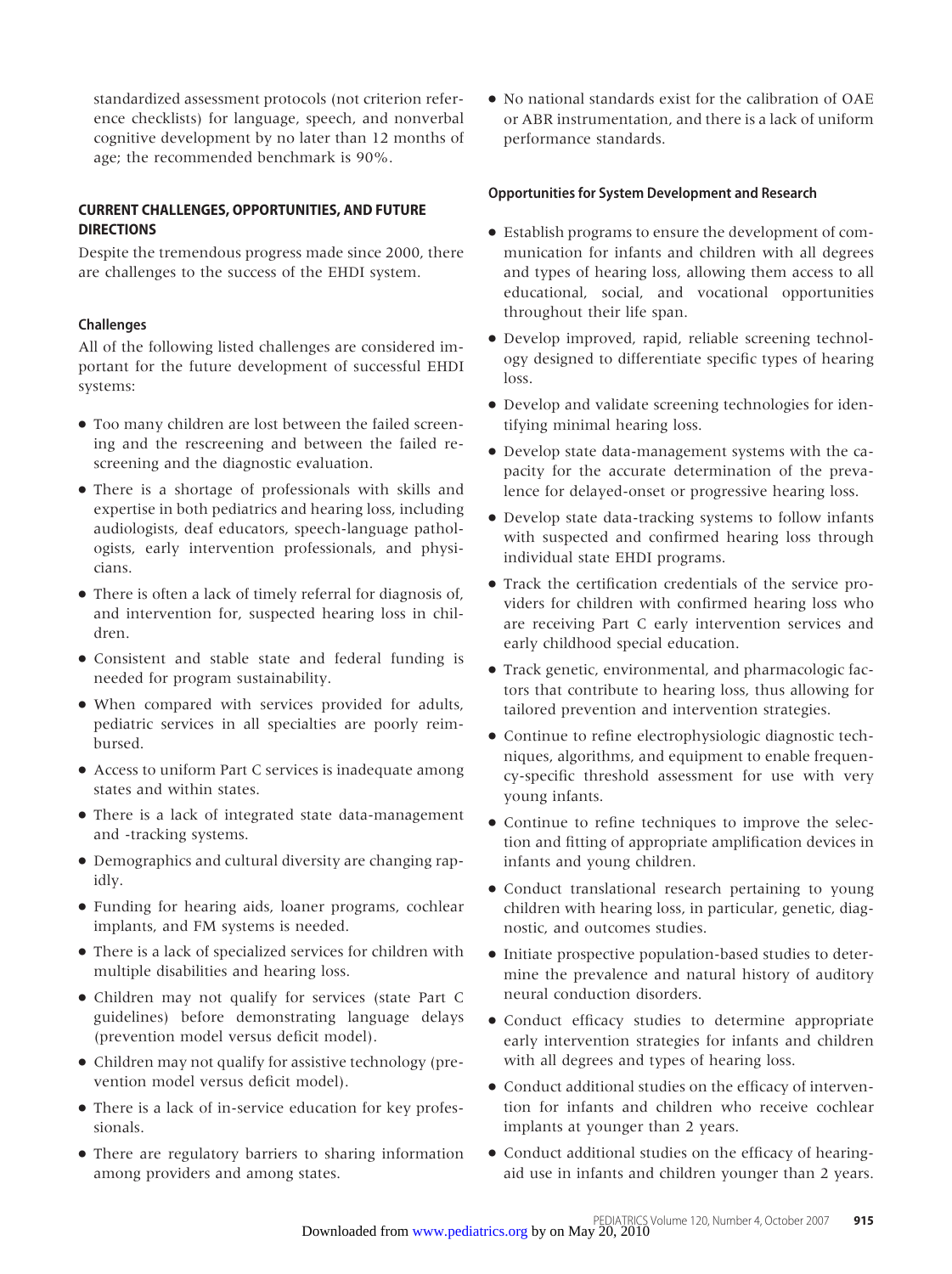- Conduct additional studies of the auditory development of children who have appropriate amplification devices in early life.
- Expand programs within health, social service, and education agencies associated with early intervention and Head Start programs to accommodate the needs of the increasing numbers of early-identified children.
- Adapt education systems to capitalize on the abilities of children with hearing loss who have benefited from early identification and intervention.
- Develop genetic and medical procedures that will determine more rapidly the etiology of hearing loss.
- Ensure transition from Part C (early intervention) to Part B (education) services in ways that encourage family participation and ensure minimal disruption of child and family services.
- Study the effects of parents' participation in all aspects of early intervention.
- Test the utility of a limited national data set and develop nationally accepted indicators of EHDI system performance.
- Encourage the identification and development of centers of expertise in which specialized care is provided in collaboration with local service providers.
- Obtain the perspectives of individuals who are deaf or hard of hearing in developing policies regarding medical and genetic testing and counseling for families who carry genes associated with hearing loss.<sup>139</sup>

#### **CONCLUSIONS**

Since the 2000 JCIH statement, tremendous and rapid progress has been made in the development of EHDI systems as a major public health initiative. The percentage of infants screened annually in the United States has increased from 38% to 95%. The collaboration at all levels of professional organizations, federal and state government, hospitals, medical homes, and families has contributed to this remarkable success. New research initiatives to develop more sophisticated screening and diagnostic technology, improved digital hearing-aid and FM technologies, speech-processing strategies in cochlear implants, and early intervention strategies continue. Major technological breakthroughs have been made in facilitating the definitive diagnosis of both genetic and nongenetic etiologies of hearing loss. In addition, outcomes studies to assess the long-term outcomes of special populations, including infants and children with mild and unilateral hearing loss, neural hearing loss, and severe or profound hearing loss managed with cochlear implants, have been providing information on the individual and societal impact and the factors that contribute to an optimized outcome. It is apparent, however, that there are still serious challenges to be overcome and system barriers to be conquered to achieve optimal EHDI systems in all states in the next 5 years. Follow-up rates remain poor in many states, and funding for amplification in children is inadequate. Funding to support outcome studies is necessary to guide intervention and to determine factors other than hearing loss that affect child development. The ultimate goal, to optimize communication, social, academic, and vocational outcomes for each child with permanent hearing loss, must remain paramount.

#### **JOINT COMMITTEE ON INFANT HEARING**

Jackie Busa, BA

- Judy Harrison, MA
- Alexander Graham Bell Association for the Deaf and Hard of Hearing

Jodie Chappell

- Christine Yoshinaga-Itano, PhD
- Alison Grimes, AuD
- American Academy of Audiology

Patrick E. Brookhouser, MD

Stephen Epstein, MD

- American Academy of Otolaryngology-Head and Neck Surgery
- Albert Mehl, MD
- Betty Vohr, MD, Chairperson, March 2005–present American Academy of Pediatrics
- Judith Gravel, PhD, Chairperson, March 2003–March 2005
- Jack Roush, PhD
- Judith Widen, PhD
	- American Speech-Language-Hearing Association
- Beth S. Benedict, PhD
- Bobbie Scoggins, EdD
- Council of Education of the Deaf (the member organizations of the Council on Education of the Deaf include the Alexander Graham Bell Association for the Deaf and Hard of Hearing, American Society for Deaf Children, Conference of Educational Administrators of Schools and Programs for the Deaf, Convention of American Instructors of the Deaf, National Association of the Deaf, and Association of College Educators of the Deaf and Hard of Hearing)
- Michelle King, MS, AuD
- Linda Pippins, MCD
- David H. Savage, MSC
	- Directors of Speech and Hearing Programs in State Health and Welfare Agencies

#### **EX OFFICIOS**

Jill Ackermann, MS

Amy Gibson, MS, RN

Thomas Tonniges, MD

American Academy of Pediatrics

Pamela Mason, MEd

American Speech-Language-Hearing Association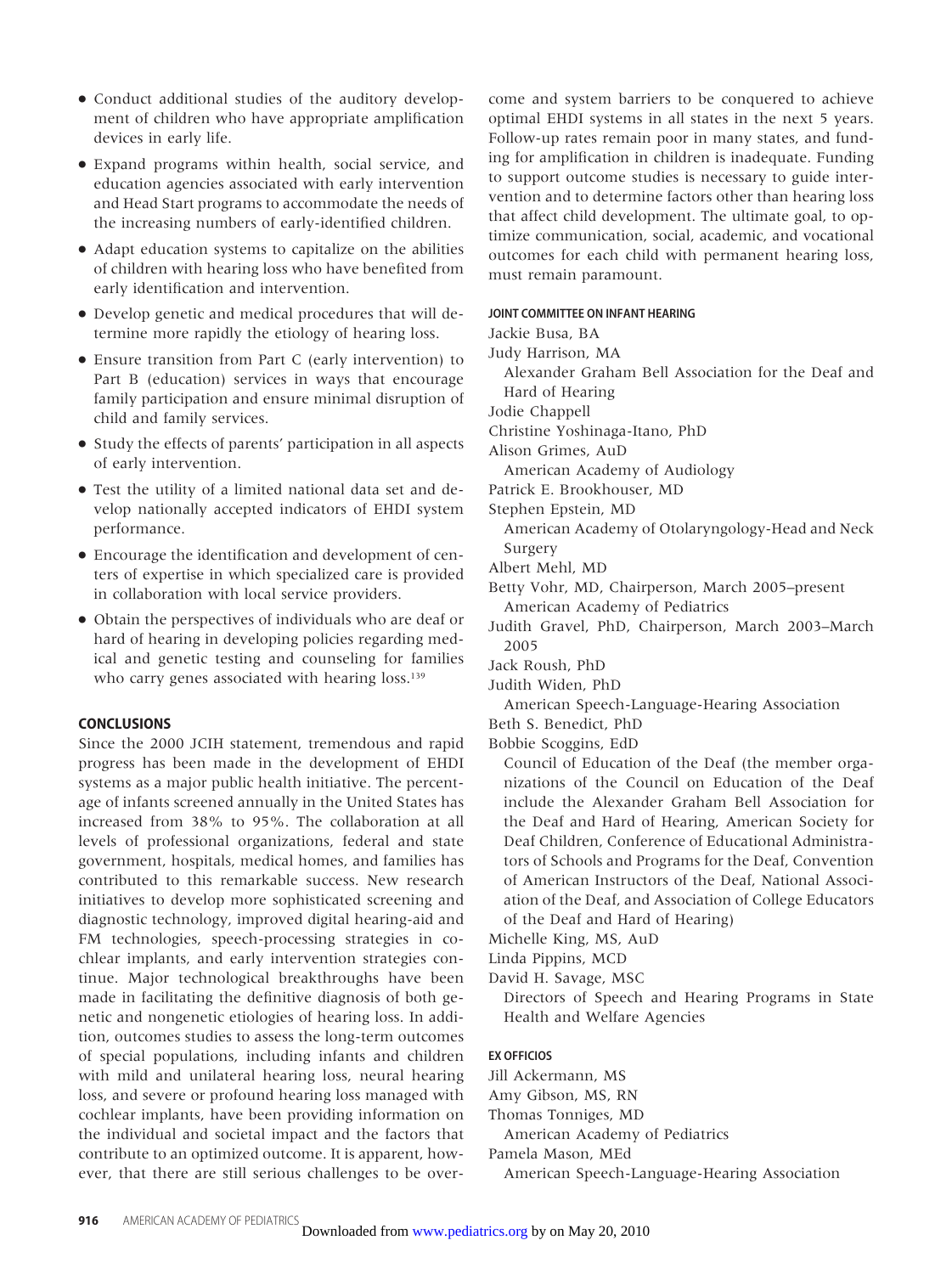# **ACKNOWLEDGMENTS**

We acknowledge the contribution of John Eichwald, MA, and Irene Forsman, MS, RN.

Joint committee member organizations that have adopted this statement include (in alphabetical order): the Alexander Graham Bell Association for the Deaf and Hard of Hearing, the American Academy of Audiology, the American Academy of Otolaryngology-Head and Neck Surgery, the AAP, the American Speech-Language-Hearing Association, the Council on Education of the Deaf (see individual organizations listed above), and the Directors of Speech and Hearing Programs in State Health and Welfare Agencies.

#### **REFERENCES**

- 1. Holden-Pitt L, Diaz J. Thirty years of the annual survey of deaf and hard of hearing children and youth: a glance over the decades. *Am Ann Deaf.* 1998;143:72–76
- 2. American Academy of Pediatrics, Medical Home Initiatives for Children With Special Needs Project Advisory Committee. The medical home. *Pediatrics.* 2002;110:184 –186
- 3. Joint Committee on Infant Hearing; American Academy of Audiology, American Academy of Pediatrics, American Speech-Language-Hearing Association, Directors of Speech and Hearing Programs in State Health and Welfare Agencies. Year 2000 position statement: principles and guidelines for early hearing detection and intervention programs. *Pediatrics.* 2000;106:798 – 817
- 4. US Department of Health and Human Services, Office of Disease Prevention and Health Promotion. *Healthy People* 2000: National Health Promotion and Disease Prevention Objectives. Washington, DC: US Government Printing Office; 1991. Available at: http://odphp.osophs.dhhs.gov/pubs/ hp2000/hppub97.htm. Accessed January 24, 2007
- 5. National Institutes of Health. *Early Identification of Hearing Impairment in Infants and Young Children: NIH Consensus Development Conference Statement*. Bethesda, MD: National Institutes of Health; 1993:1–24. Available at: http://consensus.nih.gov/ 1993/1993HearingInfantsChildren092html.htm. Accessed January 24, 2007
- 6. Joint Committee on Infant Hearing. 1994 position statement. *AAO-HNS Bull.* 1994;12:13
- 7. Joint Committee on Infant Hearing. 1994 position statement. *ASHA.* 1994;36(12):38 – 41
- 8. American Academy of Pediatrics, Task Force on Newborn and Infant Hearing. Newborn and infant hearing loss: detection and intervention. *Pediatrics.* 1999;103:527–530
- 9. US Department of Health and Human Services, Office of Disease Prevention and Health Promotion. *Healthy People 2010. Vol II: Objectives for Improving Health*. 2nd ed. Rockville, MD: Office of Disease Prevention and Health Promotion, US Department of Health and Human Services; 2000
- 10. Yoshinaga-Itano C. Efficacy of early identification and early intervention. *Semin Hear.* 1995;16:115–123
- 11. Yoshinaga-Itano C. Levels of evidence: universal newborn hearing screening (UNHS) and early hearing detection and intervention systems (EHDI). *J Commun Disord.* 2004;37:  $451 - 465$
- 12. Yoshinaga-Itano C, Sedey AL, Coulter DK, Mehl AL. Language of early- and later-identified children with hearing loss. *Pediatrics.* 1998;102:1161–1171
- 13. Yoshinaga-Itano C, Coulter D, Thomson V. The Colorado

Newborn Hearing Screening Project: effects on speech and language development for children with hearing loss. *J Perinatol.* 2000;20(8 pt 2):S132–S137

- 14. White K. The current status of EHDI programs in the United States. *Ment Retard Dev Disabil Res Rev.* 2003;9:79 – 88
- 15. American Academy of Pediatrics, Task Force on Improving the Effectiveness of Newborn Hearing Screening, Diagnosis, and Intervention. *Universal Newborn Hearing Screening, Diagnosis, and Intervention: Guidelines for Pediatric Medical Home Providers*. Elk Grove Village, IL: American Academy of Pediatrics; 2003. Available at: www.medicalhomeinfo.org/screening/ Screen%20Materials/Algorithm.pdf. Accessed January 23, 2007
- 16. American Academy of Pediatrics, Committee on Practice and Ambulatory Medicine. Recommendations for preventive pediatric health care. *Pediatrics.* 2000;105:645– 646
- 17. Fletcher RH, Fletcher SW, Wagner EW. *Clinical Epidemiology: The Essentials*. 2nd ed. Baltimore, MD: Williams & Wilkins; 1988
- 18. Sackett DL, Hayes RB, Tugwell P. *Clinical Epidemiology: A Basic Science for Clinical Medicine*. 2nd ed. Boston, MA: Little Brown & Co; 1991
- 19. Norton SJ, Gorga MP, Widen JE, et al. Identification of neonatal hearing impairment: evaluation of transient evoked otoacoustic emission, distortion product otoacoustic emission, and auditory brain stem response test performance. *Ear Hear.* 2000;21:508 –528
- 20. Carney AE, Moeller MP. Treatment efficacy: hearing loss in children. *J Speech Lang Hear Res.* 1998;41:S61–S84
- 21. D'Agostino JA, Austin L. Auditory neuropathy: a potentially under-recognized neonatal intensive care unit sequela. *Adv Neonatal Care.* 2004;4:344 –353
- 22. Sininger YS, Hood LJ, Starr A, Berlin CI, Picton TW. Hearing loss due to auditory neuropathy. *Audiol Today.* 1995;7:10 –13
- 23. Starr A, Sininger YS, Pratt H. The varieties of auditory neuropathy. *J Basic Clin Physiol Pharmacol.* 2000;11:215–230
- 24. Cone-Wesson B, Vohr BR, Sininger YS, et al. Identification of neonatal hearing impairment: infants with hearing loss. *Ear Hear.* 2000;21:488 –507
- 25. Johnson JL, White KR, Widen JE, et al. A multicenter evaluation of how many infants with permanent hearing loss pass a two-stage otoacoustic emissions/automated auditory brainstem response newborn hearing screening protocol. *Pediatrics.* 2005;116:663– 672
- 26. Berlin CI, Hood L, Morlet T, Rose K, Brashears S. Auditory neuropathy/dys-synchrony: diagnosis and management. *Ment Retard Dev Disabil Res Rev.* 2003;9:225–231
- 27. Doyle KJ, Sininger Y, Starr A. Auditory neuropathy in childhood. *Laryngoscope.* 1998;108:1374 –1377
- 28. Rance G. Auditory neuropathy/dys-synchrony and its perceptual consequences. *Trends Amplif.* 2005;9:1– 43
- 29. American Speech-Language-Hearing Association. The use of FM amplification instruments for infants and preschool children with hearing impairment. *ASHA.* 1991;33(suppl 5):1–2. Available at: www.asha.org/NR/rdonlyres/226A8C6D-5275- 44CC-BFB5-7E0AEA133849/0/18847-1.pdf. Accessed January 24, 2007
- 30. American Speech-Language-Hearing Association, Joint Committee of ASHA and Council on Education of the Deaf. Service provision under the Individuals With Disabilities Education Act (IDEA-Part H) to children who are deaf and hard of hearing ages birth to 36 months. *ASHA.* 1994;36:117–121
- 31. Calderon R, Bargones J, Sidman S. Characteristics of hearing families and their young deaf and hard of hearing children: early intervention follow-up. *Am Ann Deaf.* 1998;143: 347–362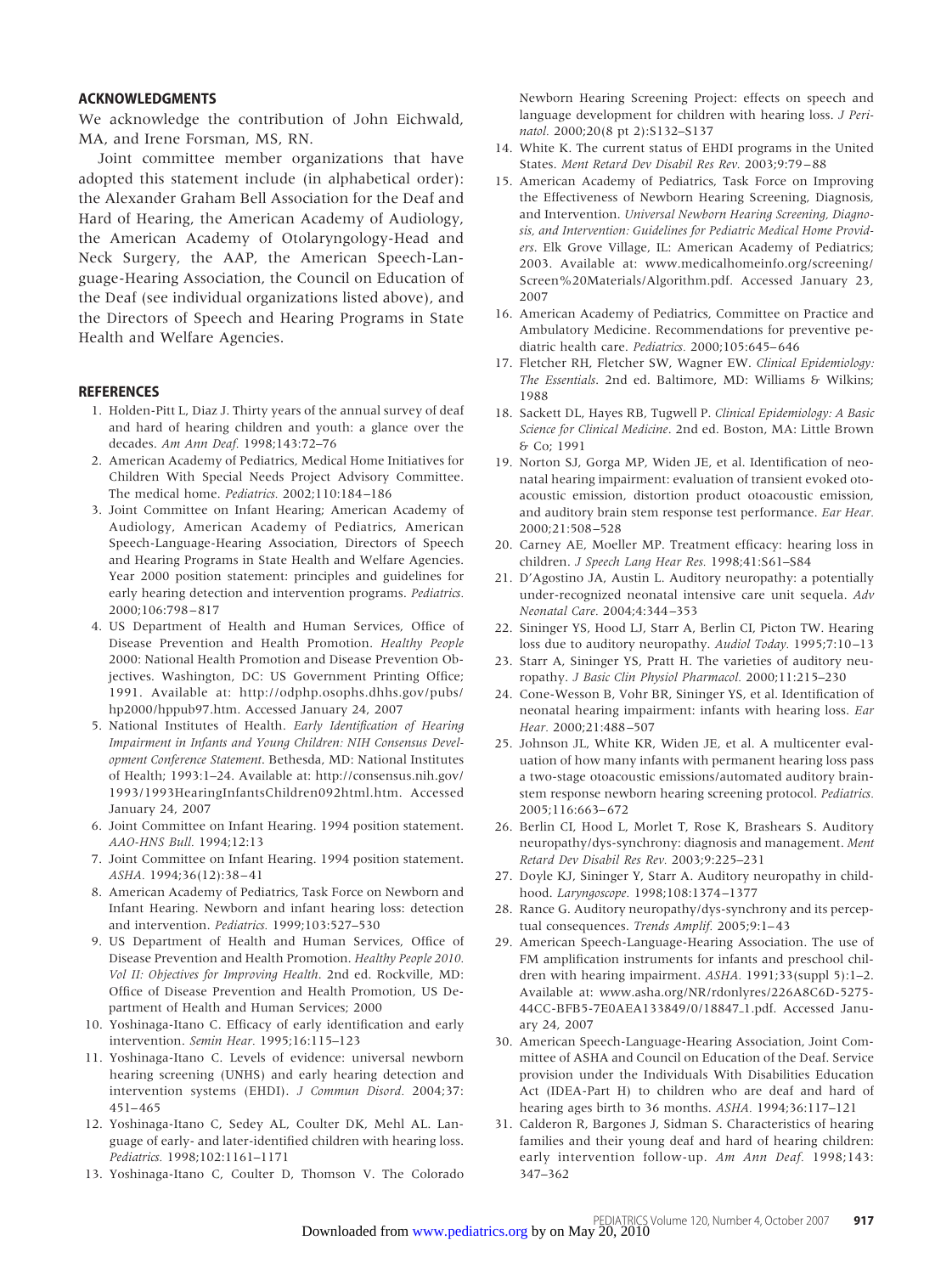- 32. Pediatric Working Group. Amplification for infants and children with hearing loss. Am J Audiol. 1996;5:53-68
- 33. American Academy of Pediatrics, Committee on Children With Disabilities. Care coordination in the medical home: integrating health and related systems of care for children with special health care needs. *Pediatrics.* 2005;116: 1238 –1244
- 34. Finitzo T, Albright K, O'Neal J. The newborn with hearing loss: detection in the nursery. *Pediatrics.* 1998;102:1452–1460
- 35. Mason JA, Herrmann KR. Universal infant hearing screening by automated auditory brainstem response measurement. *Pediatrics.* 1998;101:221–228
- 36. Prieve B, Dalzell L, Berg A, et al. The New York State universal newborn hearing screening demonstration project: outpatient outcome measures. *Ear Hear.* 2000;21:104 –117
- 37. Vohr BR, Carty LM, Moore PE, Letourneau K. The Rhode Island Hearing Assessment Program: experience with statewide hearing screening (1993–1996). *J Pediatr.* 1998;133: 353–357
- 38. Doyle KJ, Burggraaff B, Fujikawa S, Kim J, MacArthur CJ. Neonatal hearing screening with otoscopy, auditory brain stem response, and otoacoustic emissions. *Otolaryngol Head Neck Surg.* 1997;116:597– 603
- 39. Hyde ML, Davidson MJ, Alberti PW. Auditory test strategy. In: Jacobson JT, Northern JL, eds. *Diagnostic Audiology*. Austin, TX: Pro-Ed; 1991:295–322
- 40. Hyde MD, Sininger YS, Don M. Objective detection and analysis of auditory brainstem response: an historical perspective. *Semin Hear.* 1998;19:97–113
- 41. Eilers RE, Miskiel E, Ozdamar O, Urbano R, Widen JE. Optimization of automated hearing test algorithms: simulations using an infant response model. *Ear Hear.* 1991;12:191–198
- 42. Herrmann BS, Thornton AR, Joseph JM. Automated infant hearing screening using the ABR: development and validation. *Am J Audiol.* 1995;4:6 –14
- 43. McFarland WH, Simmons FB, Jones FR. An automated hearing screening technique for newborns. *J Speech Hear Disord.* 1980;45:495–503
- 44. Ozdamar O, Delgado RE, Eilers RE, Urbano RC. Automated electrophysiologic hearing testing using a threshold-seeking algorithm. *J Am Acad Audiol.* 1994;5:77– 88
- 45. Pool KD, Finitzo T. Evaluation of a computer-automated program for clinical assessment of the auditory brain stem response. *Ear Hear.* 1989;10:304 –310
- 46. Benjamini Y, Yekutieli D. Quantitative trait loci analysis using the false discovery rate. *Genetics.* 2005;171:783–790
- 47. Hochberg Y, Benjamini Y. More powerful procedures for multiple significance testing. Stat Med. 1990;9:811-818
- 48. Zhang JH, Chung TD, Oldenburg KR. A simple statistical parameter for use in evaluation and validation of high throughput screening assays. *J Biomol Screen.* 1999;4:67–73
- 49. Gravel JS, Karma P, Casselbrant ML, et al. Recent advances in otitis media: 7. Diagnosis and screening. *Ann Otol Rhinol Laryngol Suppl.* 2005;194:104 –113
- 50. Sininger YS, Abdala C, Cone-Wesson B. Auditory threshold sensitivity of the human neonate as measured by the auditory brainstem response. *Hear Res.* 1997;104:27–38
- 51. Arehart KH, Yoshinaga-Itano C, Thomson V, Gabbard SA, Brown AS. State of the states: the status of universal newborn screening, assessment, and intervention systems in 16 states. *Am J Audiol.* 1998;7:101–114
- 52. Gravel J, Berg A, Bradley M, et al. New York State universal newborn hearing screening demonstration project: effects of screening protocol on inpatient outcome measures. *Ear Hear.* 2000;21:131–140
- 53. Mehl AL, Thomson V. Newborn hearing screening: the great

omission. *Pediatrics.* 1998;101(1):e4. Available at: www. pediatrics.org/cgi/content/full/101/1/e4

- 54. Stark AR; American Academy of Pediatrics, Committee on Fetus and Newborn. Levels of neonatal care [published correction appears in *Pediatrics*. 2005;115:1118]. *Pediatrics.* 2004; 114:1341–1347
- 55. Berg AL, Spitzer JB, Towers HM, Bartosiewicz C, Diamond BE. Newborn hearing screening in the NICU: profile of failed auditory brainstem response/passed otoacoustic emission [published correction appears in *Pediatrics*. 2006;117:997]. *Pediatrics.* 2005;116:933–938
- 56. Shapiro SM. Bilirubin toxicity in the developing nervous system. *Pediatr Neurol.* 2003;29:410 – 421
- 57. Starr A, Picton TW, Sininger Y, Hood LJ, Berlin CI. Auditory neuropathy. *Brain.* 1996;119:741–753
- 58. Stapells DR, Gravel JS, Martin BA. Thresholds for auditory brain stem responses to tones in notched noise from infants and young children with normal hearing or sensorineural hearing loss. *Ear Hear.* 1995;16:361–371
- 59. Keefe DH, Gorga MP, Neely ST, Zhao F, Vohr BR. Ear-canal acoustic admittance and reflectance measurements in human neonates: II. Predictions of middle-ear in dysfunction and sensorineural hearing loss. *J Acoust Soc Am.* 2003;113: 407– 422
- 60. Boppana SB, Fowler KB, Pass RF, et al. Congenital cytomegalovirus infection: association between virus burden in infancy and hearing loss. *J Pediatr.* 2005;146:817– 823
- 61. Nagy A, Endreffy E, Streitman K, Pintér S, Pusztai R. Incidence and outcome of congenital cytomegalovirus infection in selected groups of preterm and full-term neonates under intensive care. *In Vivo.* 2004;18:819 – 823
- 62. Roizen NJ. Etiology of hearing loss in children: nongenetic causes. *Pediatr Clin North Am.* 1999;46:49 – 64, x
- 63. Karchmer MA, Allen TE. The functional assessment of deaf and hard of hearing students. Am Ann Deaf. 1999;144:68-77
- 64. Fligor BJ, Neault MW, Mullen CH, Feldman HA, Jones DT. Factors associated with sensorineural hearing loss among survivors of extracorporeal membrane oxygenation therapy. *Pediatrics.* 2005;115:1519 –1528
- 65. Fowler K, Stagno S, Pass R, Britt W, Boll T, Alford C. The outcome of congenital cytomegalovirus infection in relation to maternal antibody status. *N Engl J Med.* 1992;326:663-667
- 66. Madden C, Wiley S, Schleiss M, et al. Audiometric, clinical and educational outcomes in a pediatric symptomatic congenital cytomegalovirus (CMV) population with sensorineural hearing loss. *Int J Pediatr Otorhinolaryngol.* 2005;69: 1191–1198
- 67. Rivera LB, Boppana SB, Fowler KB, Britt WJ, Stagno S, Pass RF. Predictors of hearing loss in children with symptomatic congenital cytomegalovirus infection. *Pediatrics.* 2002;110: 762–767
- 68. Reefhuis J, Honein MA, Whitney CG, et al. Risk of bacterial meningitis in children with cochlear implants. *N Engl J Med.* 2003;349:435– 445
- 69. Centers for Disease Control and Prevention, Advisory Committee on Immunization Practices. Pneumococcal vaccination for cochlear implant candidates and recipients: updated recommendations of the Advisory Committee on Immunization Practices. *MMWR Morb Mortal Wkly Rep.* 2003;52:739 –740
- 70. Morzaria S, Westerberg BD, Kozak FK. Evidence-based algorithm for the evaluation of a child with bilateral sensorineural hearing loss. *J Otolaryngol.* 2005;34:297–303
- 71. Preciado DA, Lawson L, Madden C, et al. Improved diagnostic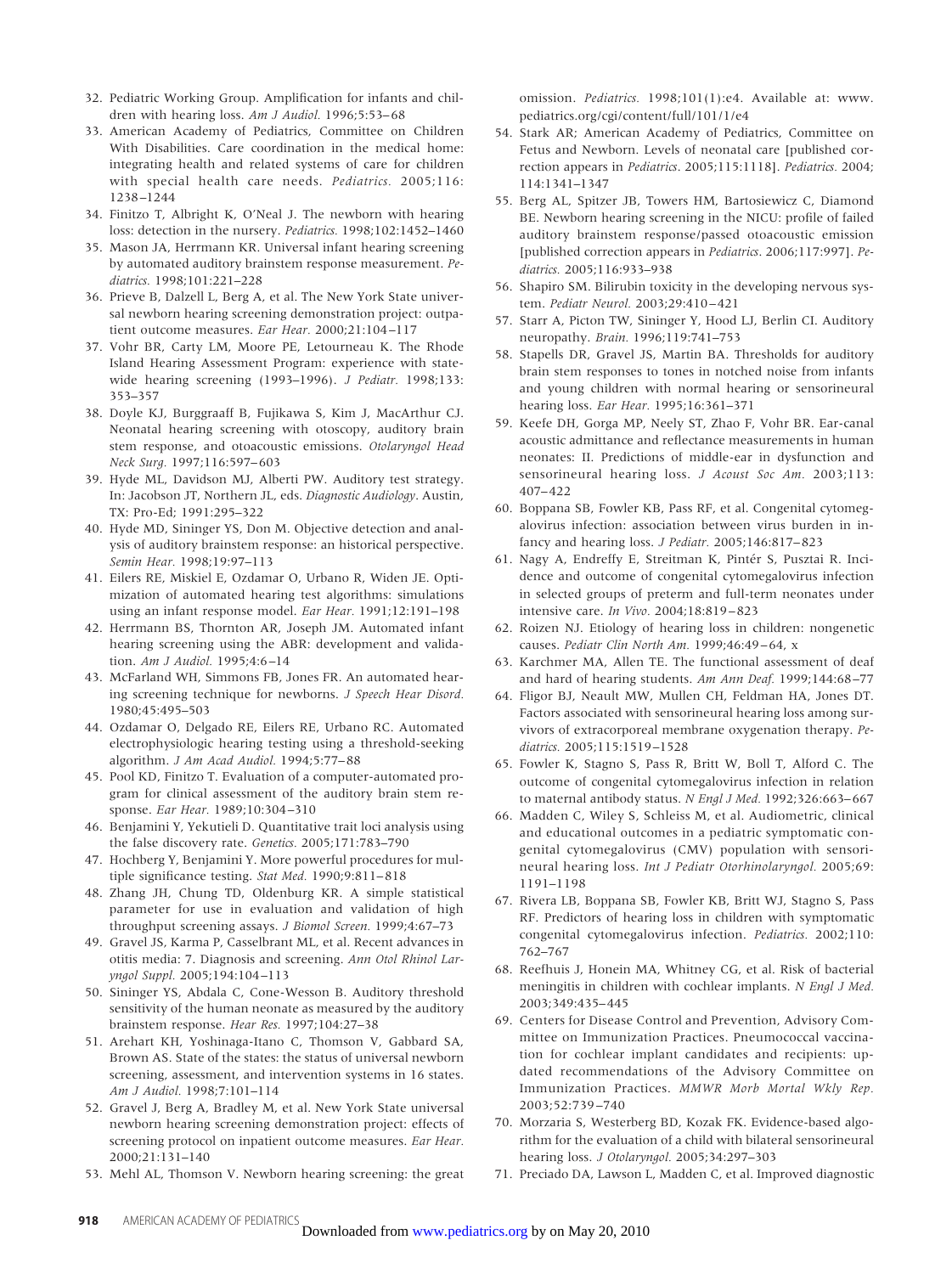effectiveness with a sequential diagnostic paradigm in idiopathic pediatric sensorineural hearing loss. *Otol Neurotol.* 2005;26:610 – 615

- 72. Nance WE. The genetics of deafness. *Ment Retard Dev Disabil Res Rev.* 2003;9:109 –119
- 73. Brookhouser P, Worthington D, Kelly W. Fluctuating and/or progressive sensorineural hearing loss in children. *Laryngoscope.* 1994;104:958 –964
- 74. Denoyelle F, Marlin S, Weil D, et al. Clinical features of the prevalent form of childhood deafness, DFNB1, due to a connexin-26 gene defect: implications for genetic counselling. *Lancet.* 1999;353:1298 –1303
- 75. Nance WE, Kearsey MJ. Relevance of connexin deafness (DFNB1) to human evolution. *Am J Hum Genet.* 2004;74: 1081–1087
- 76. Santos RL, Aulchenko YS, Huygen PL, et al. Hearing impairment in Dutch patients with connexin 26 (GJB2) and connexin 30 (GJB6) mutations. *Int J Pediatr Otorhinolaryngol.* 2005;69:165–174
- 77. National Institute on Deafness and Other Communicating Disorders. *Communicating Informed Consent to Individuals Who Are Deaf or Hard-of-Hearing*. Bethesda, MD: National Institute on Deafness and Other Communicating Disorders, National Institutes of Health; 1999. NIH publication 00-4689
- 78. Buchman CA, Roush PA, Teagle HF, Brown CJ, Zdanski CJ, Grose JH. Auditory neuropathy characteristics in children with cochlear nerve deficiency. *Ear Hear.* 2006;27:399 – 408
- 79. Preciado DA, Lim LH, Cohen AP, et al. A diagnostic paradigm for childhood idiopathic sensorineural hearing loss. *Otolaryngol Head Neck Surg.* 2004;131:804 – 809
- 80. Johnson DH. *Deafness and Vision Disorders: Anatomy and Physiology, Assessment Procedures, Ocular Anomalies, and Educational Implications*. Springfield, IL: Charles C. Thomas; 1999
- 81. Traxler CB. The Stanford Achievement Test, 9th edition: national norming and performance standards for deaf and hardof-hearing students. *J Deaf Stud Deaf Educ.* 2000;5:337–348
- 82. Mayne A, Yoshanaga-Itano C, Sedey AL, Carey A. Expressive vocabulary development of infants and toddlers who are deaf or hard of hearing. *Volta Rev.* 1998;100:1–28
- 83. Mayne AM, Yoshinaga-Itano C, Sedey AL. Receptive vocabulary development of infants and toddlers who are deaf or hard of hearing. *Volta Rev.* 1998;100:29 –52
- 84. Pipp-Siegel S, Sedey AL, VanLeeuwen AM, Yoshinaga-Itano C. Mastery motivation and expressive language in young children with hearing loss. *J Deaf Stud Deaf Educ.* 2003;8: 133–145
- 85. Yoshinaga-Itano C, Coulter D, Thomson V. Developmental outcomes of children with hearing loss born in Colorado hospitals with and without universal newborn hearing screening programs. *Semin Neonatol.* 2001;6:521–529
- 86. Apuzzo ML, Yoshinaga-Itano C. Early identification of infants with significant hearing loss and the Minnesota Child Development Inventory. *Semin Hear.* 1995;16:124 –137
- 87. Yoshinaga-Itano C, Apuzzo ML. The development of deaf and hard of hearing children identified early through the high-risk registry. *Am Ann Deaf.* 1998;143:416 – 424
- 88. Yoshinaga-Itano C, Apuzzo ML. Identification of hearing loss after age 18 months is not early enough. *Am Ann Deaf.* 1998; 143:380 –387
- 89. Yoshinaga-Itano C. The social-emotional ramifications of universal newborn hearing screening: early identification and intervention of children who are deaf or hard of hearing. In: *Proceedings of the Second International Pediatric Conference: A Sound Foundation Through Early Amplification; November 8 –10,*

*2001; Chicago, IL.* Stafa, Switzerland: Phonak Inc; 2001. Available at: www.phonak.com/professional/informationpool/ proceedings2001.htm. Accessed January 23, 2007

- 90. Moeller MP. Early intervention and language development in children who are deaf and hard of hearing. *Pediatrics.* 2000; 106(3):e43. Available at: www.pediatrics.org/cgi/content/ full/106/3/e43
- 91. Kennedy C, McCann D, Campbell MJ, Kimm L, Thornton R. Universal newborn screening for permanent childhood hearing impairment: an 8-year follow-up of a controlled trial. *Lancet.* 2005;366:660 – 662
- 92. Bodner-Johnson B, Sass-Lehrer M. *The Young Deaf or Hard of Hearing Child*. Baltimore, MD: Paul H. Brookes; 2003
- 93. Yoshinaga-Itano C, Sedey A. Early speech development in children who are deaf or hard-of-hearing: interrelationships with language and hearing. *Volta Rev.* 1998;100: 181–211
- 94. Yoshinaga-Itano C. Early intervention after universal neonatal hearing screening: impact on outcomes. *Ment Retard Dev Disabil Res Rev.* 2003;9:252–266
- 95. Yoshinaga-Itano C. From screening to early identification and intervention: discovering predictors to successful outcomes for children with significant hearing loss. *J Deaf Stud Deaf Educ.* 2003;8:11–30
- 96. Yoshinaga-Itano C, Abdala de Uzcategui C. Early identification and social emotional factors of children with hearing loss and children screened for hearing loss. In: Kurtzer-White E, Luterman D, eds. *Early Childhood Deafness*. Baltimore, MD: York Press; 2001:13–28
- 97. Calderon R. Parental involvement in deaf children's education programs as a predictor of child's language, early reading, and social-emotional development. *J Deaf Stud Deaf Educ.* 2000;5:140 –155
- 98. Bess FH, Dodd-Murphy J, Parker RA. Children with minimal sensorineural hearing loss: prevalence, educational performance, and functional status. *Ear Hear.* 1998;19: 339 –354
- 99. Bess FH, Tharpe AM. An introduction to unilateral sensorineural hearing loss in children. *Ear Hear.* 1986;7:3–13
- 100. Bess FH, Tharpe AM. Unilateral hearing impairment in children. *Pediatrics.* 1984;74:206 –216
- 101. Bess FH. Children with unilateral hearing loss. *J Acad Rehabil Audiol.* 1982;15:131–144
- 102. American Speech-Language-Hearing Association. *Guidelines for the Audiologic Assessment of Children From Birth to 5 Years of Age*. Rockville, MD: American Speech-Language-Hearing Association; 2004. Available at: www.asha.org/NR/rdonlyres/ 0BB7C840-27D2-4DC6-861B-1709ADD78BAF/0/v2GL AudAssessChild.pdf. Accessed January 24, 2007
- 103. Rance G, Cone-Wesson B, Wunderlich J, Dowell R. Speech perception and cortical event related potentials in children with auditory neuropathy. *Ear Hear.* 2002;23:239 –253
- 104. American Academy of Audiology. *Pediatric Amplification Protocol*. Reston, VA: American Academy of Audiology; 2003. Available at: www.audiology.org/NR/rdonlyres/53D26792- E321-41AF-850F-CC253310F9DB/0/pedamp.pdf. Accessed January 24, 2007
- 105. Rosenfeld RM, Culpepper L, Doyle KJ, et al. Clinical practice guideline: otitis media with effusion. *Otolaryngol Head Neck Surg.* 2004;130(5 suppl):S95–S118
- 106. Diefendorf AO, Gravel JS. Behavioral observation and visual reinforcement audiometry. In: Gerber SE, ed. *Handbook of Pediatric Audiology*. Washington, DC: Gallaudet University Press; 1996:55– 83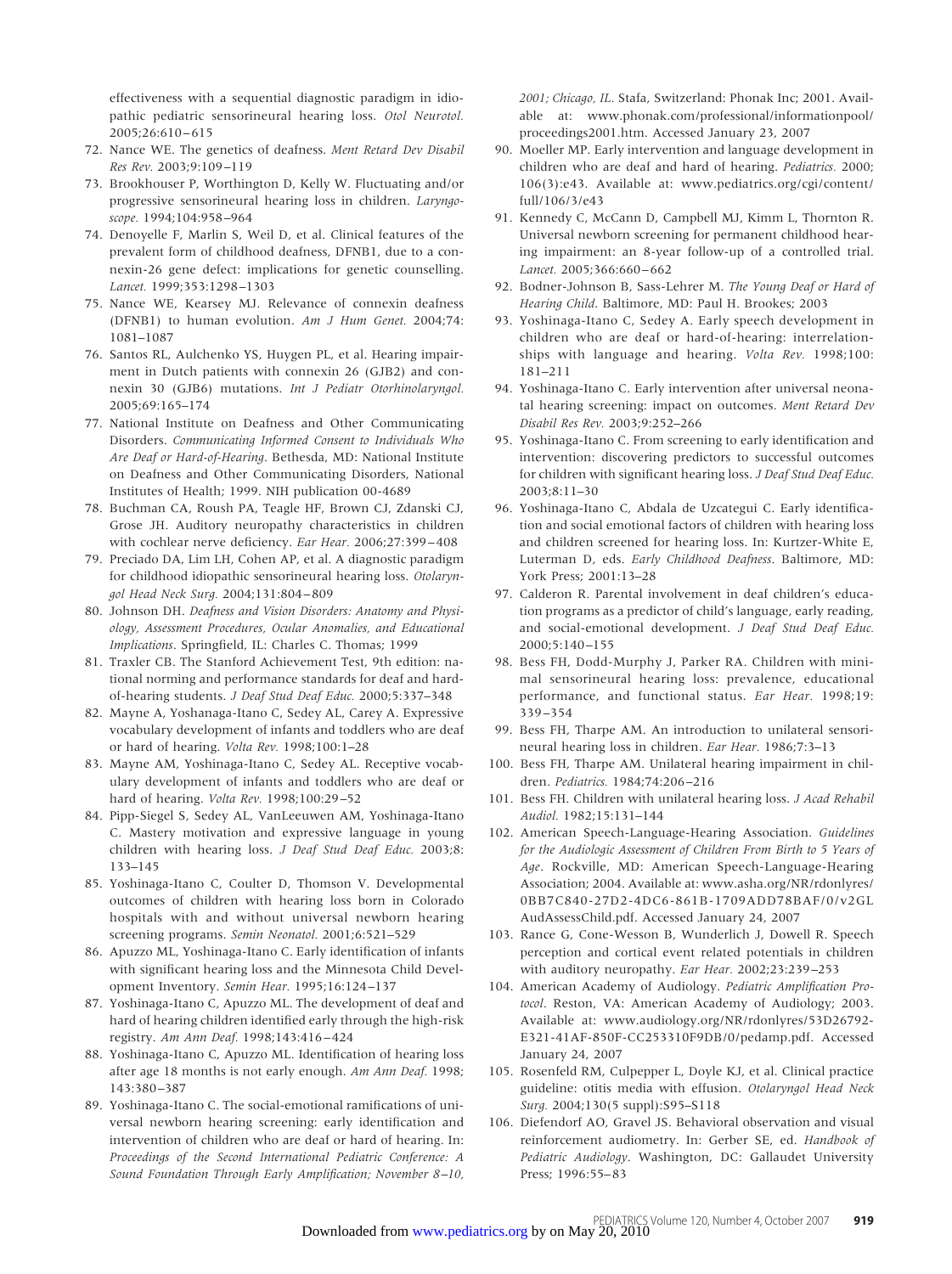- 107. Clark T. SKI\*HI: applications for home-based intervention. In: Roush J, Matkin ND, eds. *Infants and Toddlers With Hearing Loss: Family-Centered Assessment and Intervention*. Baltimore, MD: York Press; 1994:237–251
- 108. Mahshie SN. *Educating Deaf Children Bilingually*. Washington, DC: Gallaudet University Press; 1995
- 109. Sharma A, Tobey E, Dorman M, et al. Central auditory maturation and babbling development in infants with cochlear implants. *Arch Otolaryngol Head Neck Surg.* 2004;130:511–516
- 110. Kuhl PK, Andruski JE, Chistovich IA, et al. Cross-language analysis of phonetic units in language addressed to infants. *Science.* 1997;277:684 – 686
- 111. Kuhl PK, Williams KA, Lacerda F, Stevens KN, Lindblom B. Linguistic experience alters phonetic perception in infants by 6 months of age. *Science.* 1992;255:606 – 608
- 112. Baker-Hawkins S, Easterbrooks S. *Deaf and Hard of Hearing Students: Educational Service Delivery Guidelines*. Alexandria, VA: National Association of State Directors of Special Education; 1994
- 113. Bamford JM. Early intervention . . . what then? In: Bess FH, ed. *Children With Hearing Impairment: Contemporary Trends*. Nashville, TN: Vanderbilt Bill Wilkerson Center Press; 1998: 353–358
- 114. Fischer RM. The Mama Lere Home: Vanderbilt University. In: Roush J, Matkin ND, eds. *Infants and Toddlers With Hearing Loss: Family-Centered Assessment and Intervention*. Baltimore, MD: York Press; 1994:195–213
- 115. Marschark M. *Raising and Educating a Deaf Child*. New York, NY: Oxford University Press; 1997
- 116. Thompson M. ECHI: the University of Washington, Seattle. In: Roush J, Natkin ND, eds. *Infants and Toddlers With Hearing Loss: Family-Centered Assessment and Intervention*. Baltimore, MD: York Press; 1994:253–275
- 117. Pollack D, Goldberg D, Caleffe-Schenck N. *Educational Audiology for the Limited-Hearing Infant and Preschooler: An Auditory Verbal Program*. 3rd ed. Springfield, IL: Charles C. Thomas; 1997
- 118. Barbi M, Binda S, Caroppo S, et al. Multicity Italian study of congenital cytomegalovirus infection. *Pediatr Infect Dis J.* 2006; 25:156 –159
- 119. Barrenäs ML, Jonsson B, Tuvemo T, Hellstrom PA, Lundgren M. High risk of sensorineural hearing loss in men born small for gestational age with and without obesity or height catch-up growth: a prospective longitudinal register study on birth size in 245,000 Swedish conscripts. *J Clin Endocrinol Metab.* 2005;90:4452– 4456
- 120. Davis A, Hind S. The newborn hearing screening programme in England. *Int J Pediatr Otorhinolaryngol.* 2003;67(suppl 1): S193–S196
- 121. Jacobson J, Jacobson C. Evaluation of hearing loss in infants and young children. *Pediatr Ann.* 2004;33:811– 821
- 122. Mestan KK, Marks JD, Hecox K, Huo D, Schreiber MD. Neurodevelopmental outcomes of premature infants treated with inhaled nitric oxide. *N Engl J Med.* 2005;353:23–32
- 123. Robertson CM, Tyebkhan JM, Peliowski A, Etches PC, Cheung PY. Ototoxic drugs and sensorineural hearing loss following severe neonatal respiratory failure. *Acta Paediatr.* 2006;95:214 –223
- 124. Vohr BR, Widen JE, Cone-Wesson B, et al. Identification of neonatal hearing impairment: characteristics of infants in the neonatal intensive care unit and well-baby nursery. *Ear Hear.* 2000;21:373–382
- 125. Nance WE, Lim BG, Dodson KM. Importance of congenital cytomegalovirus infections as a cause for pre-lingual hearing loss. *J Clin Virol.* 2006;35:221–225
- 126. Pass RF, Fowler KB, Boppana SB, Britt WJ, Stagno S. Congenital cytomegalovirus infection following first trimester

maternal infection: symptoms at birth and outcome. *J Clin Virol.* 2006;35:216 –220

- 127. Lew HL, Lee EH, Miyoshi Y, Chang DG, Date ES, Jerger JF. Brainstem auditory-evoked potentials as an objective tool for evaluating hearing dysfunction in traumatic brain injury. *Am J Phys Med Rehabil.* 2004;83:210 –215
- 128. Vartiainen E, Karjalainen S, Kärjä J. Auditory disorders following head injury in children. *Acta Oto-Laryngologica.* 1985; 99:529 –536
- 129. Zimmerman WD, Ganzel TM, Windmill IM, Nazar GB, Phillips M. Peripheral hearing loss following head trauma in children. *Laryngoscope.* 1993;103:87–91
- 130. Arditi M, Mason EO Jr, Bradley JS, et al. Three-year multicenter surveillance of pneumococcal meningitis in children: clinical characteristics, and outcome related to penicillin susceptibility and dexamethasone use. *Pediatrics.* 1998;102: 1087–1097
- 131. Roizen NJ. Nongenetic causes of hearing loss. *Ment Retard Dev Disabil Res Rev.* 2003;9:120 –127
- 132. Bertolini P, Lassalle M, Mercier G, et al. Platinum compoundrelated ototoxicity in children: long-term follow-up reveals continuous worsening of hearing loss. *J Pediatr Hematol Oncol.* 2004;26:649 – 655
- 133. American Academy of Pediatrics, Council on Children With Disabilities, Section on Developmental Behavioral Pediatrics, Bright Futures Steering Committee, Medical Home Initiatives for Children With Special Needs Project Advisory Committee. Identifying infants and young children with developmental disorders in the medical home: an algorithm for developmental surveillance and screening [published correction appears in *Pediatrics*. 2006;118:1808 –1809]. *Pediatrics.* 2006;118: 405– 420
- 134. Fortnum H, Davis A. Epidemiology of permanent childhood hearing impairment in Trent Region, 1985–1993 [published correction appears in *Br J Audiol*. 1998;32:63]. *Br J Audiol.* 1997;31:409 – 446
- 135. Orzan E, Polli R, Martella M, Vinanzi C, Leonardi M, Murgia A. Molecular genetics applied to clinical practice: the Cx26 hearing impairment. *Br J Audiol.* 1999;33:291–295
- 136. American Academy of Pediatrics, Subcommittee on Otitis Media With Effusion, American Academy of Family Physicians, American Academy of Otolaryngology-Head and Neck Surgery. Otitis media with effusion. *Pediatrics.* 2004;113: 1412–1429
- 137. Roush J, Bess FH, Gravel J, Harrison M, Lenihan S, Marvelli A. Preparation of personnel to serve children with hearing loss and their families: current status and future needs. Presented at: 2004 Summit on Deafness Proceedings: Spoken Language in the 21st Century—Predicting Future Trends in Deafness; February 26 –29, 2004; Washington, DC
- 138. Agency for Health Care Policy and Research. *Using Clinical Practice Guidelines to Evaluate Quality of Care: Vol II—Methods*. Rockville, MD: US Department of Health and Human Services, Public Health Service; 1995. AHCPR publication 95- 0046
- 139. Brick K. Genetics of deafness, deaf people and the past, present and future. Presented at: Workshop on the Genetics of Congenital Hearing Impairment; June 7, 1999; Atlanta, GA
- 140. Morton CC, Nance WE. Newborn hearing screening: a silent revolution. *N Engl J Med.* 2006;354:2151–2164
- 141. Biernath KR, Reefhuis J, Whitney CG, et al. Bacterial meningitis among children with cochlear implants beyond 24 months after implantation. *Pediatrics.* 2006;117: 284 –289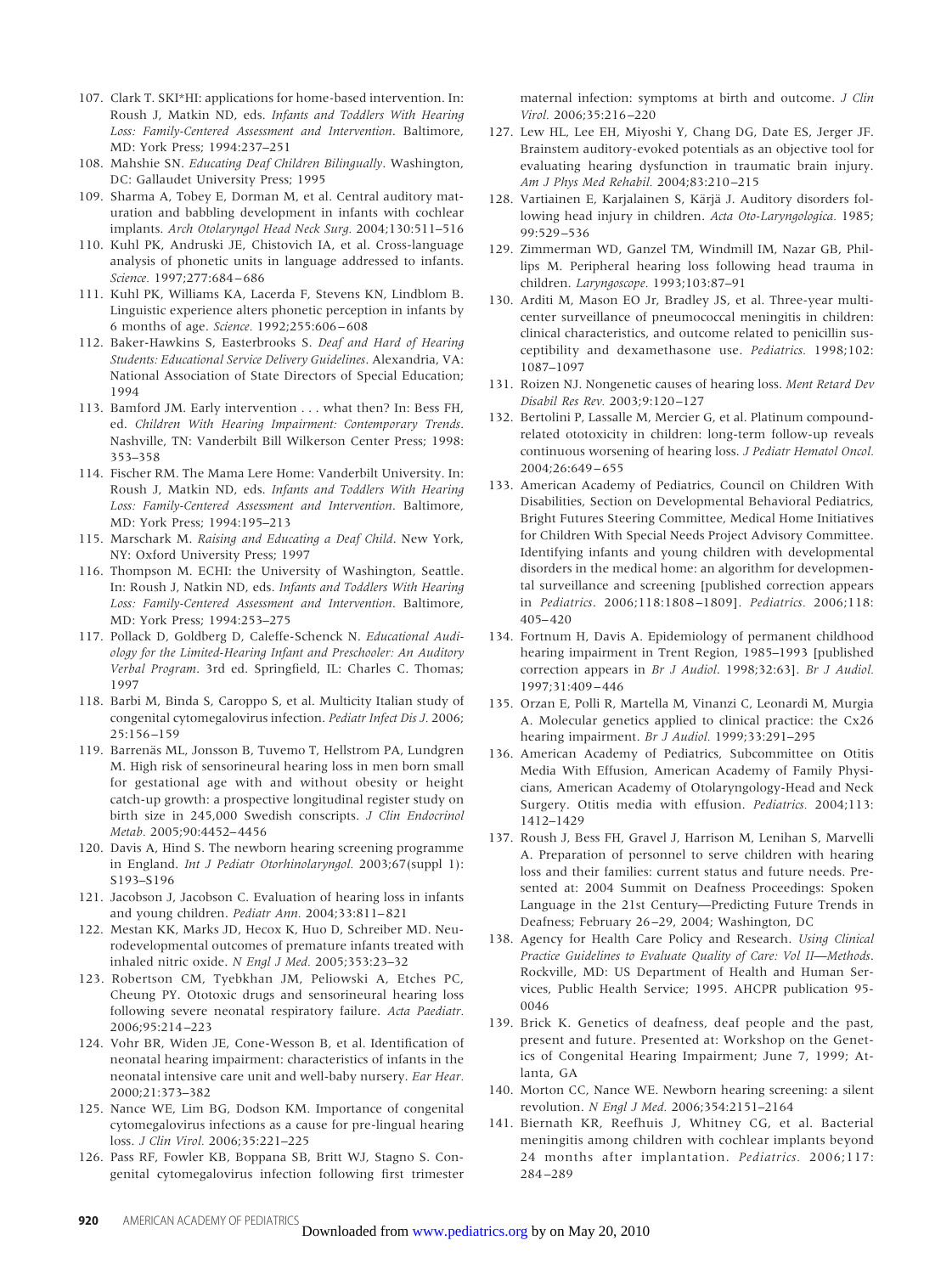# Universal Newborn Hearing Screening, Diagnosis, and Intervention **Guidelines for Pediatric Medical Home Providers**



# **APPENDIX 2: RISK INDICATORS ASSOCIATED WITH PERMANENT CONGENITAL, DELAYED-ONSET, OR PROGRESSIVE HEARING LOSS IN CHILDHOOD**

Risk indicators that are marked with a "§" are of greater concern for delayed-onset hearing loss.

- 1. Caregiver concern§ regarding hearing, speech, language, or developmental delay.62
- 2. Family history§ of permanent childhood hearing loss.<sup>24,140</sup>
- 3. Neonatal intensive care of more than 5 days or any of the following regardless of length of stay: ECMO,§ assisted ventilation, exposure to ototoxic medications (gentimycin and tobramycin) or loop diuretics (furosemide/Lasix), and hyperbilirubinemia that requires exchange transfusion.<sup>64,131</sup>
- 4. In utero infections, such as CMV,§ herpes, rubella, syphilis, and toxoplasmosis.64–67,125,126
- 5. Craniofacial anomalies, including those that involve the pinna, ear canal, ear tags, ear pits, and temporal bone anomalies.24
- 6. Physical findings, such as white forelock, that are associated with a syndrome known to include a sensorineural or permanent conductive hearing loss.24
- 7. Syndromes associated with hearing loss or progressive or late-onset hearing loss,§ such as neurofibromatosis, osteopetrosis, and Usher syndrome131; other frequently identified syndromes include Waardenburg, Alport, Pendred, and Jervell and Lange-Nielson.72
- 8. Neurodegenerative disorders,§ such as Hunter syndrome, or sensory motor neuropathies, such as Friedreich ataxia and Charcot-Marie-Tooth syndrome.131
- 9. Culture-positive postnatal infections associated with sensorineural hearing loss,§ including confirmed bacterial and viral (especially herpes viruses and varicella) meningitis.130,131,141
- 10. Head trauma, especially basal skull/temporal bone fracture§ that requires hospitalization.<sup>127-129</sup>
- 11. Chemotherapy.§132